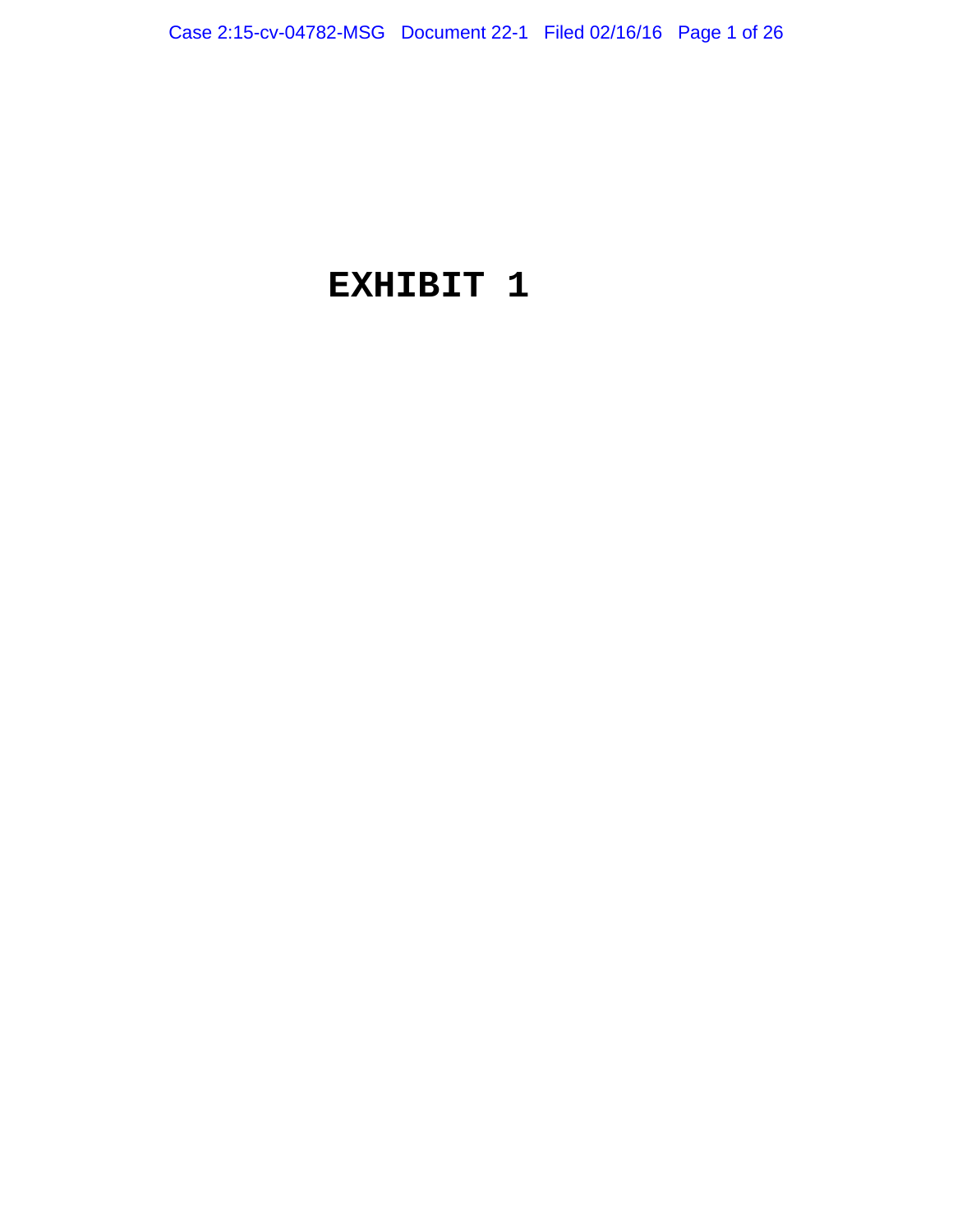## **IN THE UNITED STATES DISTRICT COURT FOR THE EASTERN DISTRICT OF PENNSYLVANIA**

| <b>T.R.</b> , a minor, individually, by and through her |                               |
|---------------------------------------------------------|-------------------------------|
| parent, Barbara Galarza, and on behalf of all           |                               |
| others similarly situated,                              |                               |
|                                                         |                               |
| Barbara Galarza, individually, and on behalf            |                               |
| of all others similarly situated,                       |                               |
|                                                         |                               |
| A.G., a minor, individually, by and through his         |                               |
| parent, Margarita Peralta, and on behalf of all         |                               |
| others similarly situated,                              |                               |
|                                                         |                               |
| <b>Margarita Peralta, individually, and on</b>          |                               |
| behalf of all others similarly situated,                |                               |
|                                                         |                               |
| Plaintiffs,                                             |                               |
|                                                         |                               |
| V.                                                      | Civil Action No. 15-04782-MSG |
|                                                         |                               |
| The School District of Philadelphia,                    |                               |
|                                                         |                               |
| Defendant.                                              |                               |
|                                                         |                               |

## **DEFENDANT'S REPLY IN SUPPORT OF ITS MOTION TO DISMISS PLAINTIFFS' COMPLAINT**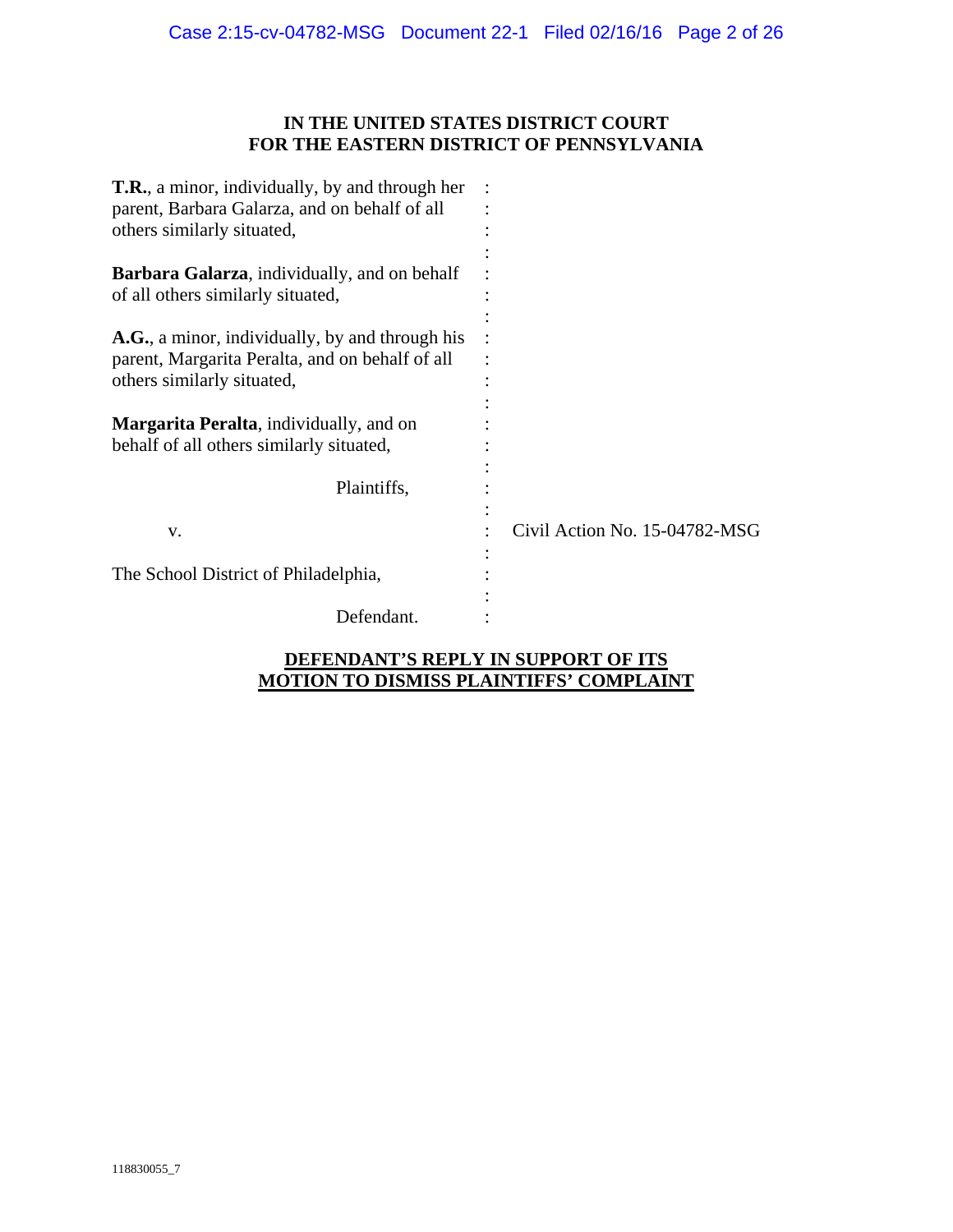# **TABLE OF CONTENTS**

# **PAGE**

| I. |           |                                                                                                                                                  |  |  |  |
|----|-----------|--------------------------------------------------------------------------------------------------------------------------------------------------|--|--|--|
| П. |           |                                                                                                                                                  |  |  |  |
|    | A.        | <b>Plaintiffs Cannot Point to Any Factual Support for their Systemic Claims1</b>                                                                 |  |  |  |
|    | <b>B.</b> |                                                                                                                                                  |  |  |  |
|    | C.        |                                                                                                                                                  |  |  |  |
|    | D.        | Language-based Classifications, without More, are not National Origin<br>Discrimination Under the Equal Education Opportunity Act or Title VI of |  |  |  |
|    |           | This Court Correctly Decided K.A.B. v. Downingtown Area School<br>1.                                                                             |  |  |  |
|    |           | 2.                                                                                                                                               |  |  |  |
|    |           | 3.                                                                                                                                               |  |  |  |
|    | E.        | Plaintiffs' Claims under Section 504 of the Rehabilitation Act and the                                                                           |  |  |  |
|    |           |                                                                                                                                                  |  |  |  |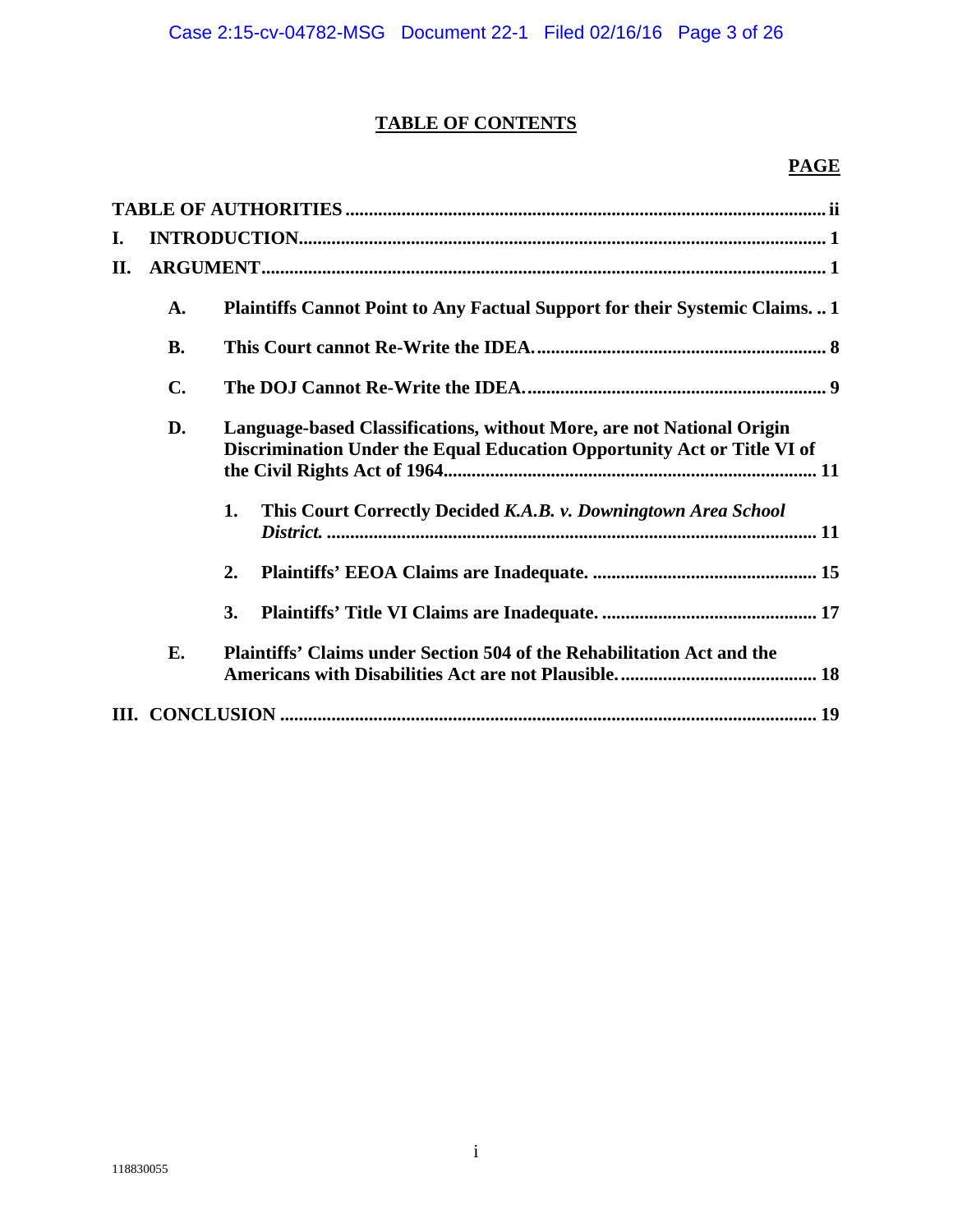# **TABLE OF AUTHORITIES**

# **PAGE**

# **CASES**

| Aetna Life & Casualty v. Maravich,                               |  |
|------------------------------------------------------------------|--|
|                                                                  |  |
| Alexander v. Sandoval,                                           |  |
|                                                                  |  |
| Angstadt v. Midd-W. Sch. Dist.,                                  |  |
|                                                                  |  |
| Ashcroft v. Iqbal,                                               |  |
|                                                                  |  |
| Batchelor v. Rose Tree Media Sch. Dist.,                         |  |
|                                                                  |  |
| <b>Bell Atlantic Corp. v. Twombly,</b>                           |  |
|                                                                  |  |
| <b>Blassengale v. City of Philadelphia,</b>                      |  |
|                                                                  |  |
| CG v. Pennsylvania Department of Education,                      |  |
|                                                                  |  |
| Christensen v. Harris Cnty.,                                     |  |
|                                                                  |  |
| <b>Congress of Hispanic Educators v. Denver School District,</b> |  |
|                                                                  |  |
| Doe v. Ariz. Dep't of Educ.,                                     |  |
|                                                                  |  |
| Garcia v. Gloor,                                                 |  |
|                                                                  |  |
| Grieco v. New Jersey Dep't of Educ.,                             |  |
|                                                                  |  |
| Howard v. Digital Equip. Corp.,                                  |  |
|                                                                  |  |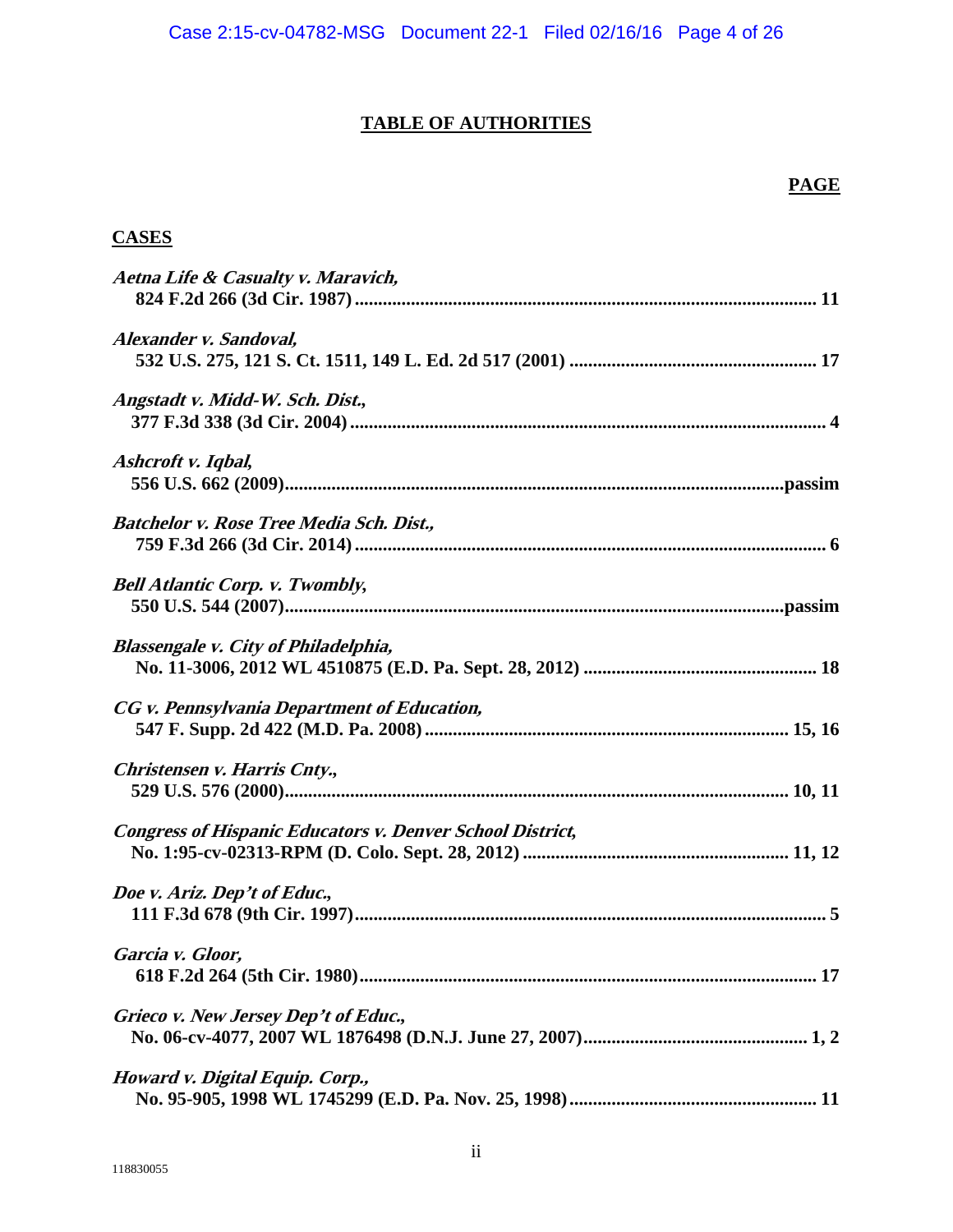| In re Burlington Coat Factory Sec. Litig.,                           |  |
|----------------------------------------------------------------------|--|
| Jordan v. Fox, Rothschild, O'Brien & Frankel,                        |  |
| J.T. Dumont Pub. Schs.,                                              |  |
| K.A.B. ex rel. Susan B. v. Downingtown Area School District,         |  |
| Keeley v. Loomis Fargo & Co.,                                        |  |
| Kinney Kinmon Lau, et al., v. San Francisco Unified School District, |  |
| Lau v. Nichols,                                                      |  |
| Leslie v. Bd. of Educ. for Ill. Sch. Dist. U-46,                     |  |
| Moua v. City of Chico,                                               |  |
| Mrs. M v. Bridgeport Bd. of Educ.,                                   |  |
| Mumid v. Abraham Lincoln High School,                                |  |
| Olagues v. Russoniello,                                              |  |
| P.V. v. Sch. Dist. Of Phila.,                                        |  |
| Paradoa v. Philadelphia Hous. Auth.,                                 |  |
| <b>Pemberthy v. Beyer,</b>                                           |  |
| Pryor v. NCAA,                                                       |  |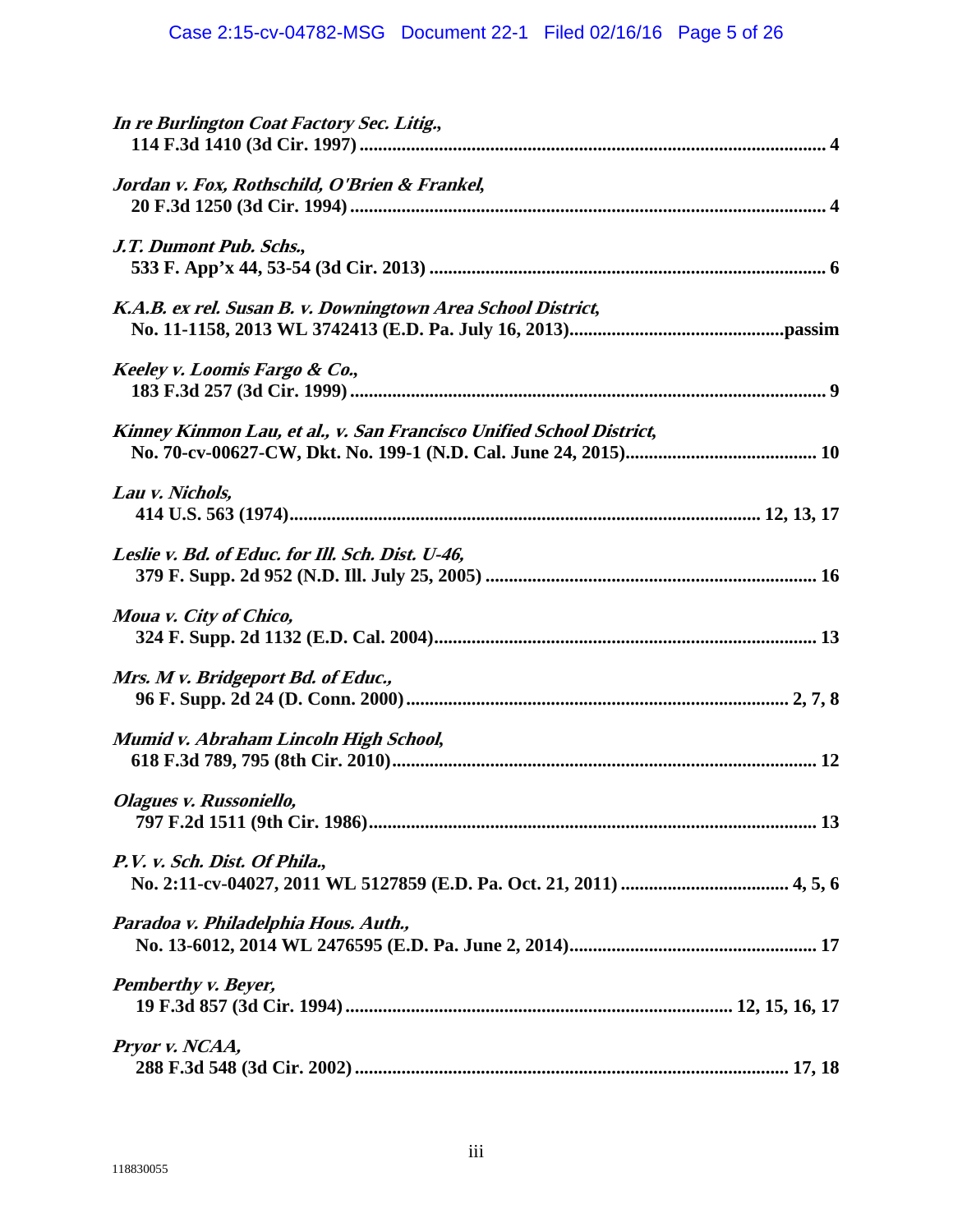| Rancocas Valley Reg'l High Sch. Bd. of Educ. v. M.R.,    |  |
|----------------------------------------------------------|--|
| Sandoval v. Hagan,                                       |  |
| <b>Soberal-Perez v. Heckler,</b>                         |  |
| Tucker v. Bernzomatic,                                   |  |
| Village of Arlington Heights v. Metro. Hous. Dev. Corp., |  |
| STATUTORY AUTHORITIES                                    |  |
|                                                          |  |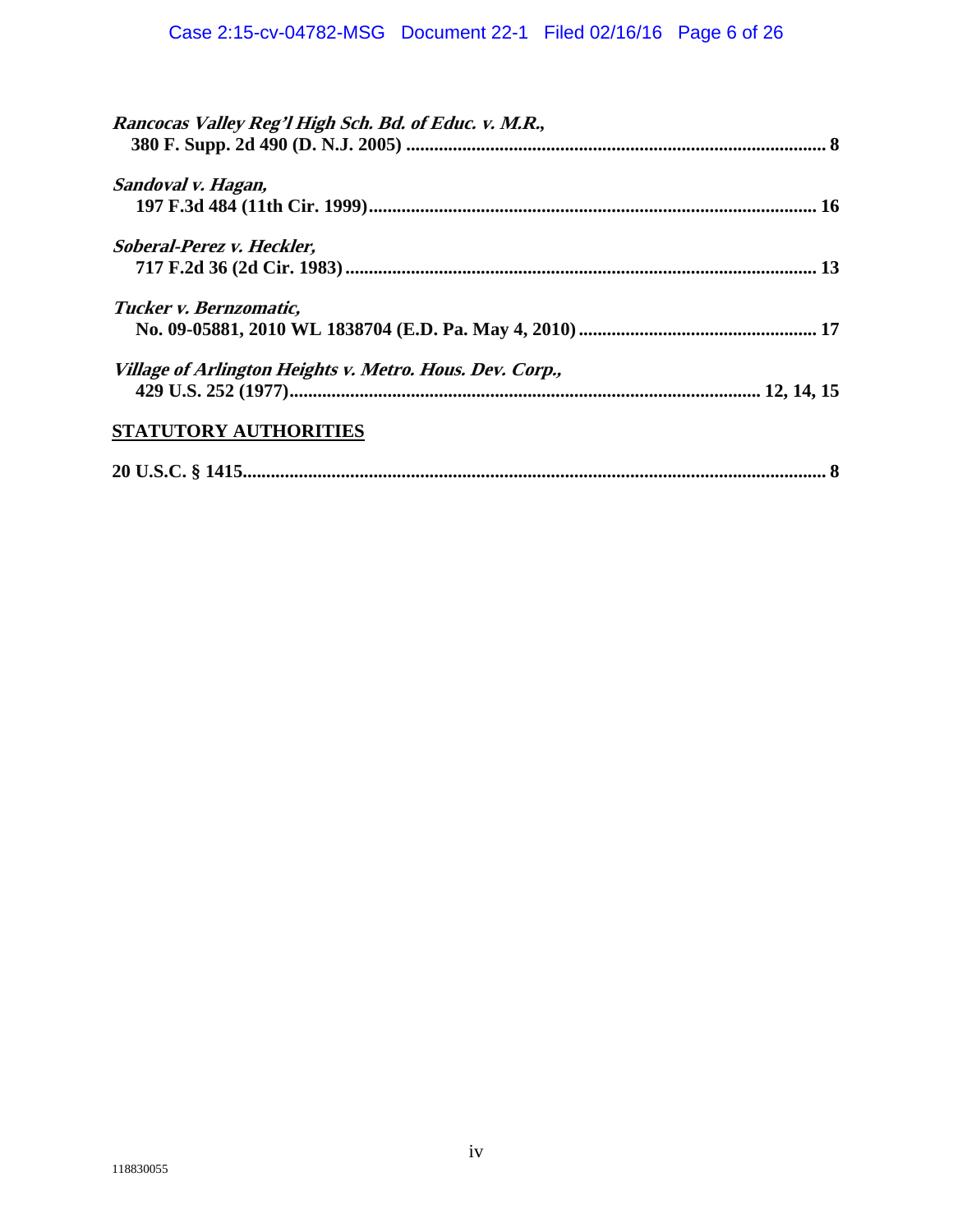## **I. INTRODUCTION**

Plaintiffs bring this class action litigation in an attempt to coerce a financially burdened school district into adopting special education translation policies that are far more stringent than required by law.Defendant, the School District of Philadelphia (the "School District"), submits this Reply to rebut Plaintiffs' and the United States of America's mistaken positions that: 1) Plaintiffs have adequately pled systemic claims; 2) that this Court can lawfully expand the IDEA to require full translation of IEPs and IEP process documents; 3) that the United States can similarly expand the IDEA; 4) that *K.A.B. ex rel. Susan B. v. Downingtown Area School District*, No. 11-1158, 2013 WL 3742413 (E.D. Pa. July 16, 2013) was wrongly decided; and 5) that Plaintiffs have sufficiently alleged claims under the Americans with Disabilities Act (the "ADA") and Section 504 of the Rehabilitation Act (the "RA").For the reasons explained below, and in the School District's Motion to Dismiss, the Court should dismiss the Complaint.

## **II. ARGUMENT**

## **A. Plaintiffs Cannot Point to Any Factual Support for their Systemic Claims.**

Plaintiffs argue that the Class Members are excused from exhausting the normally required administrative remedies because: 1) the named Plaintiffs have exhausted their administrative remedies (Plaint. Opp. at 4-5); and 2) the Complaint seeks systemic relief (Plaint. Opp. at  $6-8$ ).<sup>1</sup> While the School District does not dispute that the *named* Plaintiffs have exhausted their administrative remedies, and have the right to appeal the Hearing Officer's decisions, "simply [] styling a case as a putative class action should not excuse compliance with

 $\overline{a}$ 

<sup>&</sup>lt;sup>1</sup> Plaintiffs also briefly argue that the School Board's jurisdictional challenge fails because it is tantamount to "a premature objection to class certification." Plaint. Opp. at 9. This is not true. Rather, as in *Grieco v. New Jersey Dep't of Educ.*, No. 06-cv-4077, 2007 WL 1876498, at \*9 (D.N.J. June 27, 2007) and *Mrs. M v. Bridgeport Bd. of Educ.*, 96 F. Supp. 2d 24, 135 (D. Conn. 2000), this Court lacks subject matter jurisdiction as the Class Members have not satisfied any exception to the administrative exhaustion requirement of the IDEA.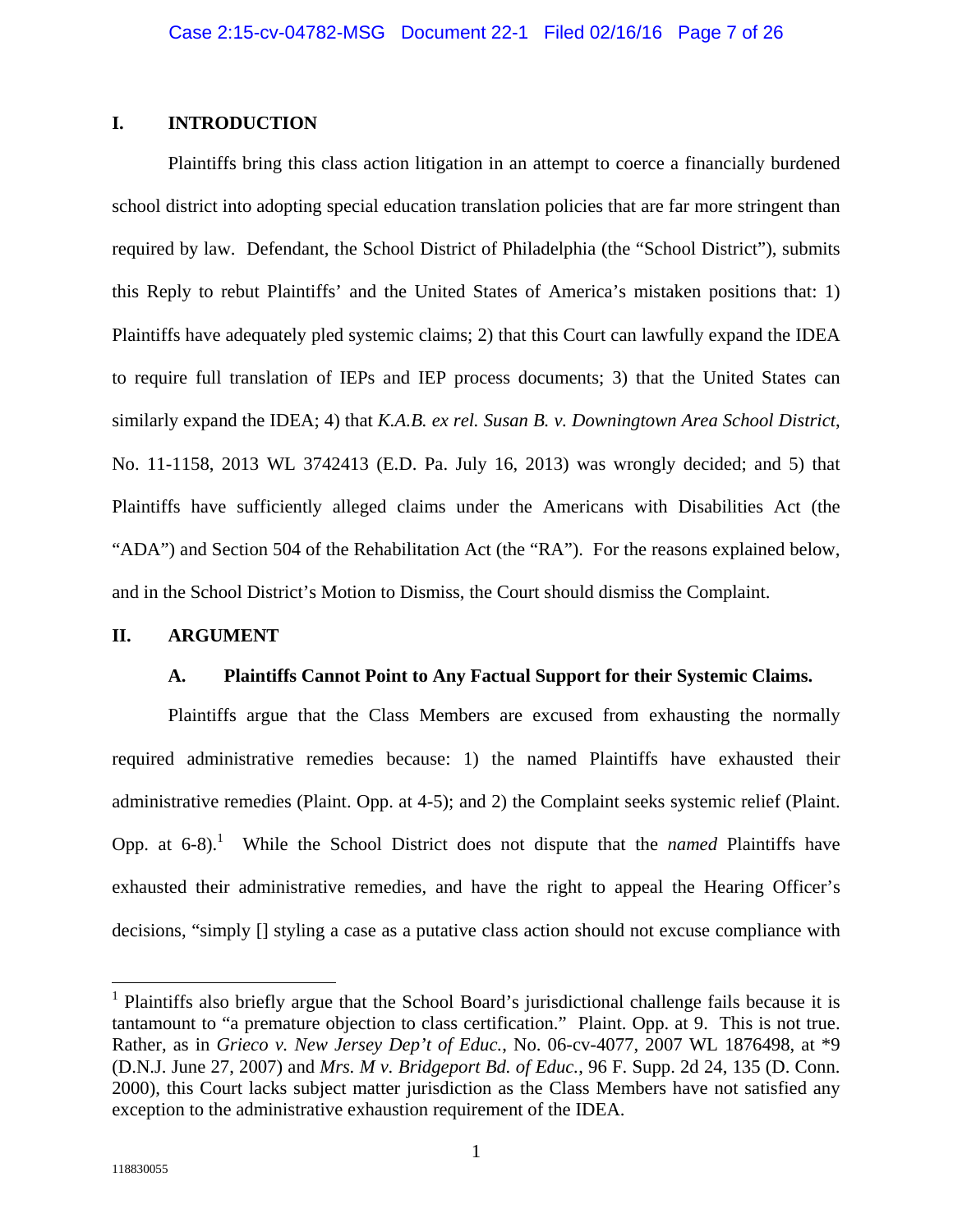## Case 2:15-cv-04782-MSG Document 22-1 Filed 02/16/16 Page 8 of 26

the required exhaustion of administrative procedures under the IDEA" as to the *Class Members*. *Grieco v. New Jersey Dep't of Educ.*, No. 06-cv-4077, 2007 WL 1876498, at \*9 (D.N.J. June 27, 2007) (quoting *Mrs. M v. Bridgeport Bd. of Educ.*, 96 F. Supp. 2d 24, 135 (D. Conn. 2000)).

Plaintiffs fail to show any support in the pleadings for their allegation that a School District policy or practice violates the IDEA or other asserted statute on a system-wide basis. Rather, Plaintiffs can only point to vague and conclusory allegations of some unnamed and allegedly unlawful policy or practice.For example, Plaintiffs conclusorily allege that "the District's policy is that it will not provide fully translated IEPs or other IEP process documents." *See* Plaint. Opp. at 10 (citing Compl. ¶¶ 45, 55, 99).Regardless of how often this conclusory allegation is made in Plaintiffs' brief, this assertion is not enough to excuse the Class Members from exhausting their administrative remedies or to state a claim sufficient to survive the plausibility standard of *Iqbal/Twombly*. *See Ashcroft v. Iqbal*, 556 U.S. 662 (2009); *Bell Atlantic Corp. v. Twombly*, 550 U.S. 544 (2007).Indeed, "[t]o permit plaintiffs to circumvent the exhaustion requirement by merely alleging a systematic failure, without any logical mechanism to draw reasonable conclusions about individual needs with respect to such a large category of students, would undermine the IDEA and rationale for the exhaustion requirement." *Grieco*, 2007 WL 1876498, at \*9.

The only allegations that Plaintiffs claim allow the conclusion that all of the Class Members are harmed are: 1) the testimony regarding the individual circumstances of the two named Plaintiffs; 2) the fact that despite there being 1,500 students who are English Language Leaners receiving special education services and 1,887 students with IEPs with a home language other than English, the School District has allegedly reported that only 487 special education documents of any type had been *orally* interpreted; 3) the School District allegedly canceled its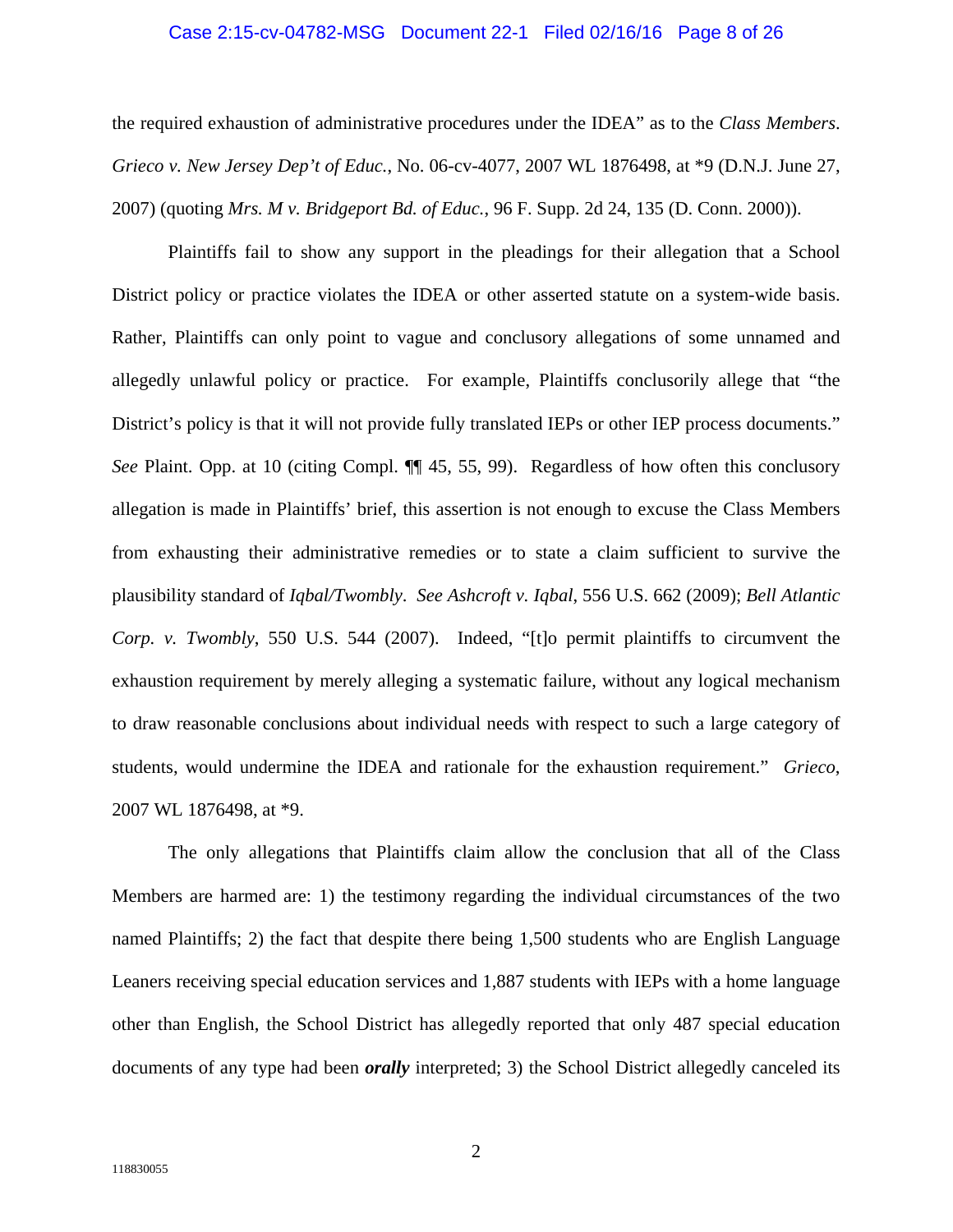## Case 2:15-cv-04782-MSG Document 22-1 Filed 02/16/16 Page 9 of 26

arrangements with an outside translator; 4) the School District allegedly has never translated an IEP in its entirety<sup>2</sup>; and 5) the School District allegedly does not use the TransAct program. See Plaint. Opp. at 12 (citing Compl. at ¶¶ 51-54, 60).

Even taking these allegations as true, Plaintiffs' systemic claims do not allow the Court to draw a reasonable conclusion that the harms suffered by the named Plaintiffs extend to the individual Class Members.The experiences of two individuals are not indicative of the experiences of the nearly 2,000 other families that have children with IEPs. Further, nothing in the IDEA requires the School District to translate IEPs in full, orally translate all special education documents, retain an outside translator, or use the TransAct program.Plaintiffs argue that "[t]here is simply nothing in the allegations of the Complaint or the Hearing Officer decisions which would allow a reasonable inference that Ms. Galarza or Ms. Peralta were different from any other LEP parent in their need for written translated IEPs and other IEP process documents in order to participate meaningfully in the IEP development process."Plaint. Opp. at 15.It is Plaintiffs' burden, however, to affirmatively present factual averments from which the Court can make a reasonable inference that the circumstances of the named Plaintiffs are the *same* as the remaining Class Members—not that there is nothing to suggest they are different.3

Further, the Court should discount Plaintiffs' attempt to add unsubstantiated factual averments that are outside of the pleadings, such as "the District does not even make case-by-

 $\overline{a}$ 

<sup>&</sup>lt;sup>2</sup> Contrary to the Hearing Officer's findings that on some occasions, "the District *fully* translated its evaluations, IEPs and NOREPs for the Parent." Exh. A to Compl. at 9 (emphasis added).

 $3$  Curiously, the named Plaintiffs have identified the unique fact that they were homeschooled. Certainly, LEP students who are homeschooled have limited access to the school and, therefore, are dissimilar in their access to available translation services. This supports differences between Plaintiffs and the putative Class Members that are identified only as LEP and not homeschooled students.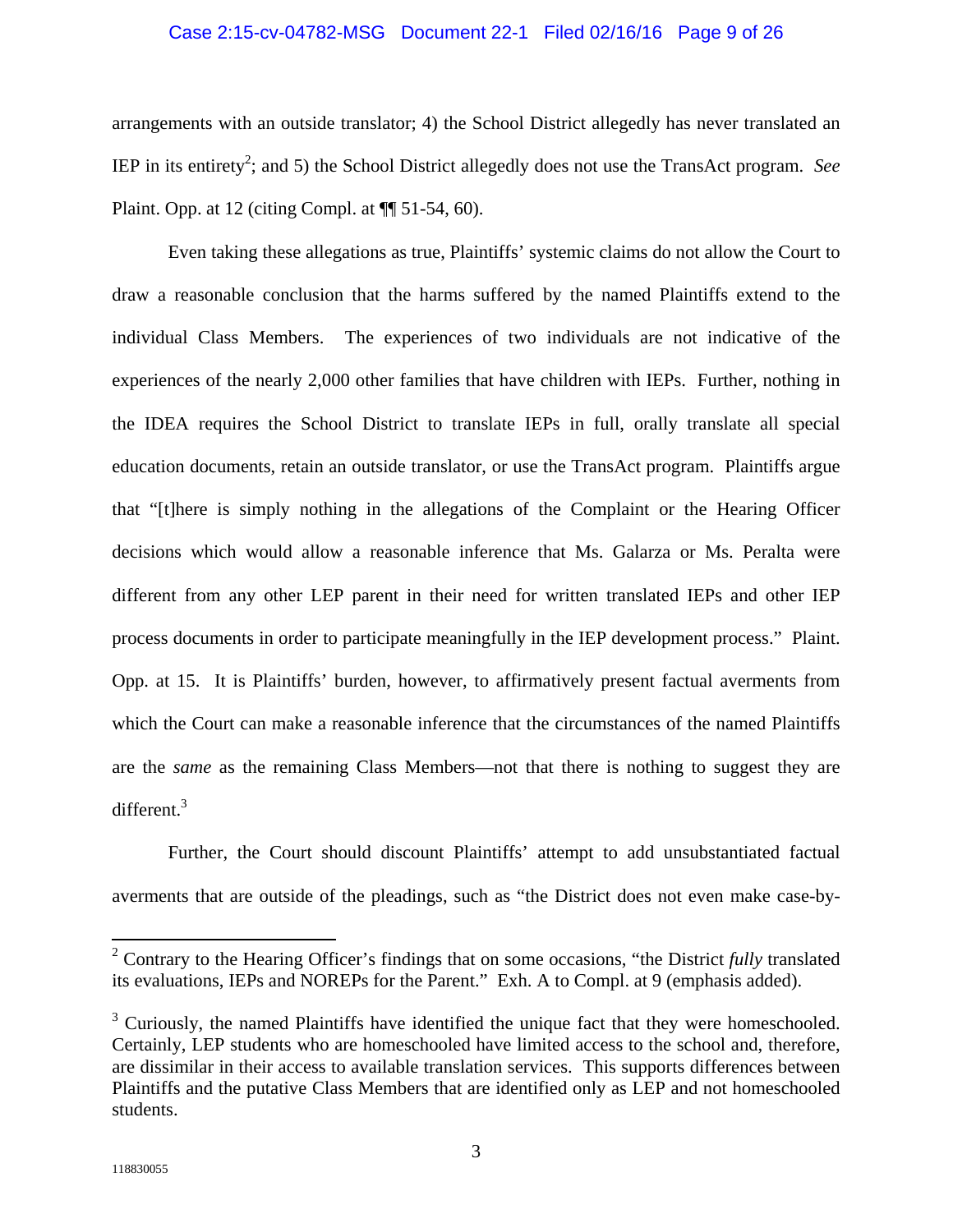## Case 2:15-cv-04782-MSG Document 22-1 Filed 02/16/16 Page 10 of 26

case assessments as to whether translation services are needed" (Plaint. Opp. at 10 n3) and "the District admits it does not fully translate IEPs as a rule, and it is not fully translating any IEP for any LEP parent" (Plaint. Opp. at 15).<sup>4</sup> See In re Burlington Coat Factory Sec. Litig., 114 F.3d 1410, 1426 (3d Cir. 1997) ("As a general matter, a district court ruling on a motion to dismiss may not consider matters extraneous to the pleadings."); *see also Angstadt v. Midd-W. Sch. Dist.*, 377 F.3d 338, 342 (3d Cir. 2004) ("[i]n determining whether a claim should be dismissed under Rule 12(b)(6), a court looks only to the facts alleged in the complaint and its attachments without reference to other parts of the record") (quoting *Jordan v. Fox, Rothschild, O'Brien & Frankel*, 20 F.3d 1250, 1261 (3d Cir. 1994)).

In support of their position, Plaintiffs rely heavily on the misapplication of *P.V. v. Sch. Dist. Of Phila.*, No. 2:11-cv-04027, 2011 WL 5127859 (E.D. Pa. Oct. 21, 2011). *See* Plaint. Opp. at 7.Plaintiffs assert that, as in the *P.V.* case, the Class Members here have similar systemic grievances and that individual administrative consideration of each "could overwhelm the administrative docket and lead to inconsistent results."Plaint. Opp. at 7.The *P.V.* case, however, is readily distinguishable from the present matter.In *P.V.*, plaintiffs filed a class action alleging that the School District's supposed "Automatic Autism Transfer Policy" violated the IDEA. *P.V.*, 2011 WL 5127859, at \*1.Under this policy, the School District allegedly automatically transferred disabled children to other schools within the district with little or no parental involvement or prior written notice and at a disproportionate rate as compared to non-

<sup>&</sup>lt;sup>4</sup> Plaintiffs, in Footnote 3, also cite to a Due Process Hearing Transcript that is not part of the record and should therefore be discounted by the Court. Further, Plaintiffs conclusorily state that "the District's policy is that it will not provide fully translated IEPs or other IEP process documents" and that the "District's own Translation and Interpretation Center . . . has *never*  translated an IEP in its entirety." Plaint. Opp. at 12 (emphasis in original). Plaintiffs fail to support this allegation with any factual assertion. Indeed, this statement misleads the Court as the findings of the Hearing Officer were to the contrary: "the District *fully* translated its evaluations, IEPs and NOREPs for the Parent." Exh. A to Compl. at 9 (emphasis added).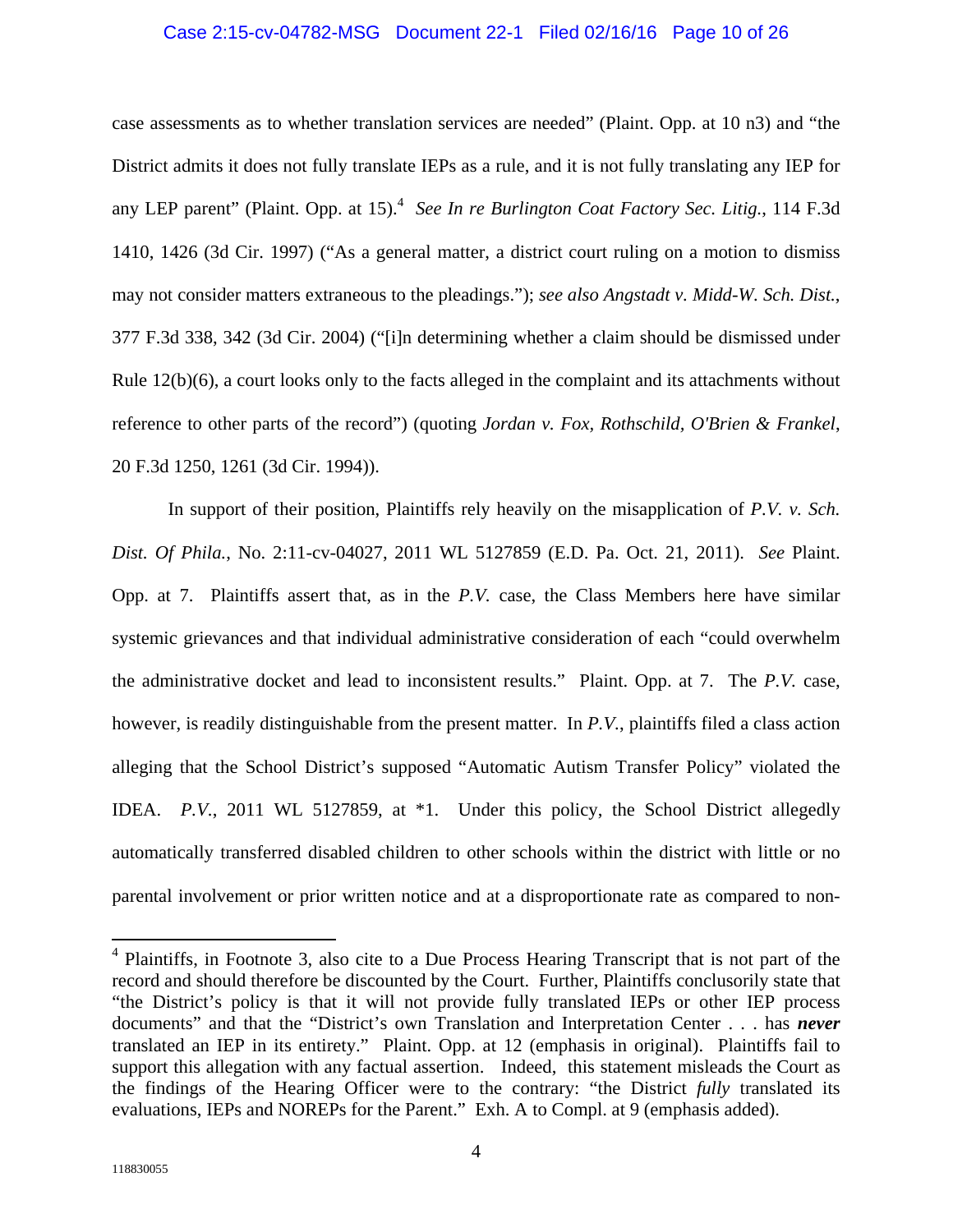#### Case 2:15-cv-04782-MSG Document 22-1 Filed 02/16/16 Page 11 of 26

disabled students. *Id*.The Court denied the School District's motion to dismiss, concluding that exhaustion was not required as the questioned policy "implicate[d] the integrity or reliability of the IDEA dispute resolution procedures themselves, or require[d] restructuring the education system itself." *Id.* at 7 (quoting *Doe v. Ariz. Dep't of Educ.*, 111 F.3d 678, 682 (9th Cir. 1997).

*P.V.* is distinguishable from the present case for at least four major reasons.First, unlike here, where Plaintiffs request that the Court engage in judicial legislation by re-writing substantive portions of the IDEA, the Plaintiffs in *P.V.* sought declaratory relief ordering that the automatic transfer policy violated the notice provisions of the IDEA. *Id*. at 2.Plaintiffs here are asking the Court to expand the IDEA to require translation of more documents than explicitly required by the statute.

Second, the complaint in *P.V.* identified an affirmative School District policy that if true would systemically violate the explicit notice provisions of the IDEA as to the entire class.Here, however, Plaintiffs point to no affirmative policy at all—let alone one that violates any provision of the IDEA.In this case, there is no legal requirement for all IEP documents to be translated only the requirement that the parents are able to "meaningfully participate" in the IEP process. But because there are many situations where full translation would not help parents meaningfully participate in the IEP process, the Court is unable to draw a reasonable conclusion that each Class Member's rights have been violated.

Third, defendants in *P.V.* questioned whether the named Plaintiffs themselves exhausted the administrative procedures, which the School District does not dispute here.Rather, the School District questions whether merely styling this case as a class action and including conclusory claims of systemic deficiencies based on some unnamed and non-existent policy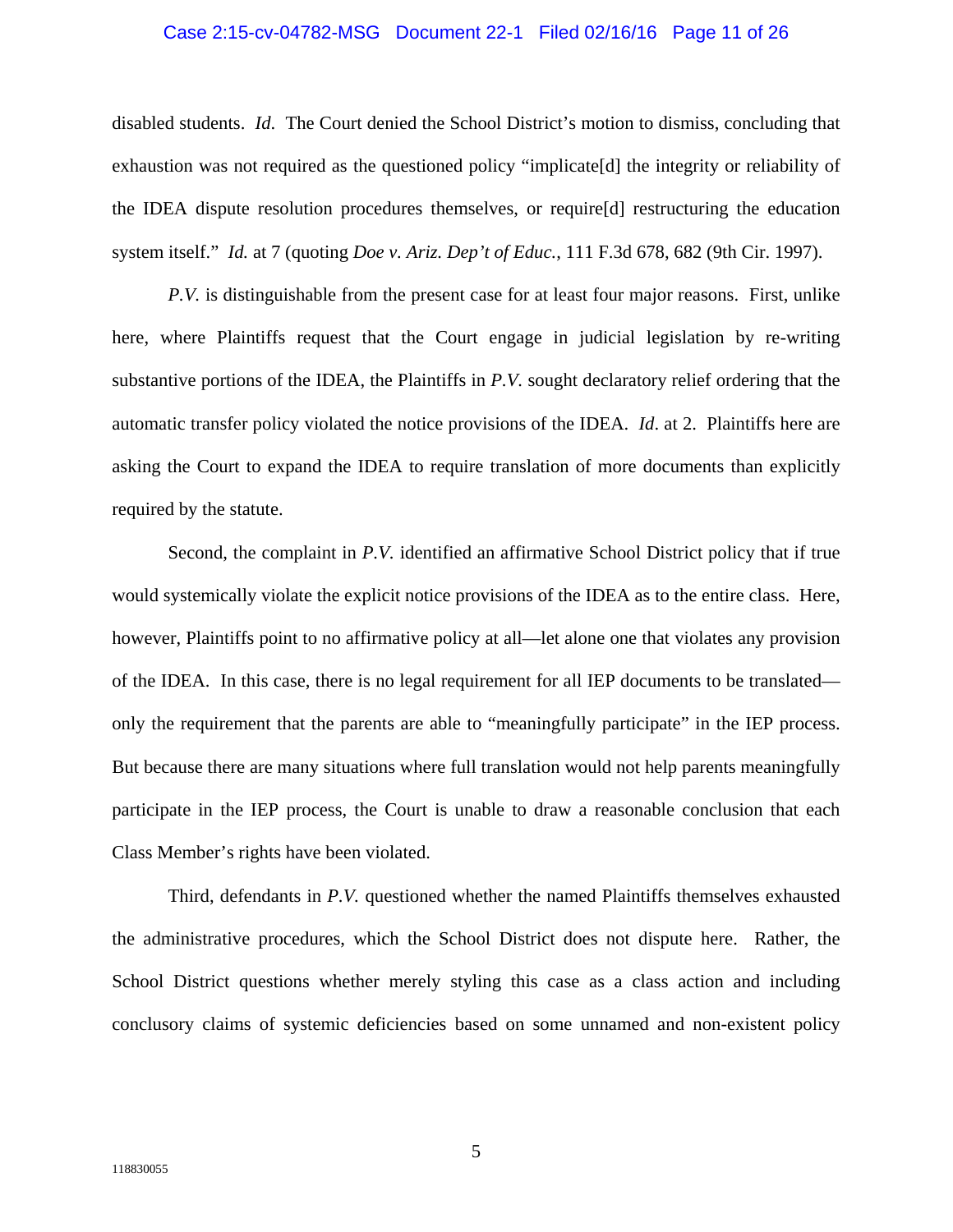## Case 2:15-cv-04782-MSG Document 22-1 Filed 02/16/16 Page 12 of 26

should exempt the *Class Members* from the administrative exhaustion requirements.<sup>5</sup> If other Class Members believe they have been denied meaningful participation in the IEP process, then they should pursue their claims at the administrative level.Plaintiffs argue that because there are administrative records for the named Plaintiffs, the "IDEA's policy goal of having a full administrative record" will not be frustrated.Plaint. Opp. at 8.This is not true because each Class Member's literacy and comprehension skills are unique, so it is important that administrative records are created for each to ensure that appropriate relief is efficiently allocated on an individual level.For example, named Plaintiff T.R. speaks a mixture of English and Spanish and has the learning disability ADHD, as well as a Mood Disorder. *See* Compl. at ¶ 16. For individuals like T.R., a one-to-one translation from English to Spanish may not be productive as he understands only portions of each language.Depending on the particular literacy and mental capabilities of each individual, unique translation and other IEP-related services need to be provided on a case-by-case basis.

Fourth, the Hearing Officer in P.V. "encouraged the District 'to alter its procedures on a broader scope, if only to avoid a plethora of identical claims from similarly situated students.'" *Id.* at 7. This is not the case here, where the same Hearing Officer merely remarked that he had "no authority to make such [systemic] findings."Exh. C. Compl. at 6.Indeed, the Hearing Officer commented that "[u]nlike the strict translation rules, *meaningful participation requires inquiry into the Parent's ability* to participate in meetings without translation" and concluded that "*[i]n this case*, is [was] not possible for the Parent to meaningfully participate. . . ."Exh. A to Compl. at 9 (emphasis added).

 $\overline{a}$ 

<sup>5</sup> Plaintiffs' attempt to distinguish *Batchelor v. Rose Tree Media Sch. Dist.*, 759 F.3d 266, 275 (3d Cir. 2014) and *J.T. Dumont Pub. Schs.*, 533 F. App'x 44, 53-54 (3d Cir. 2013) fails for the same reason.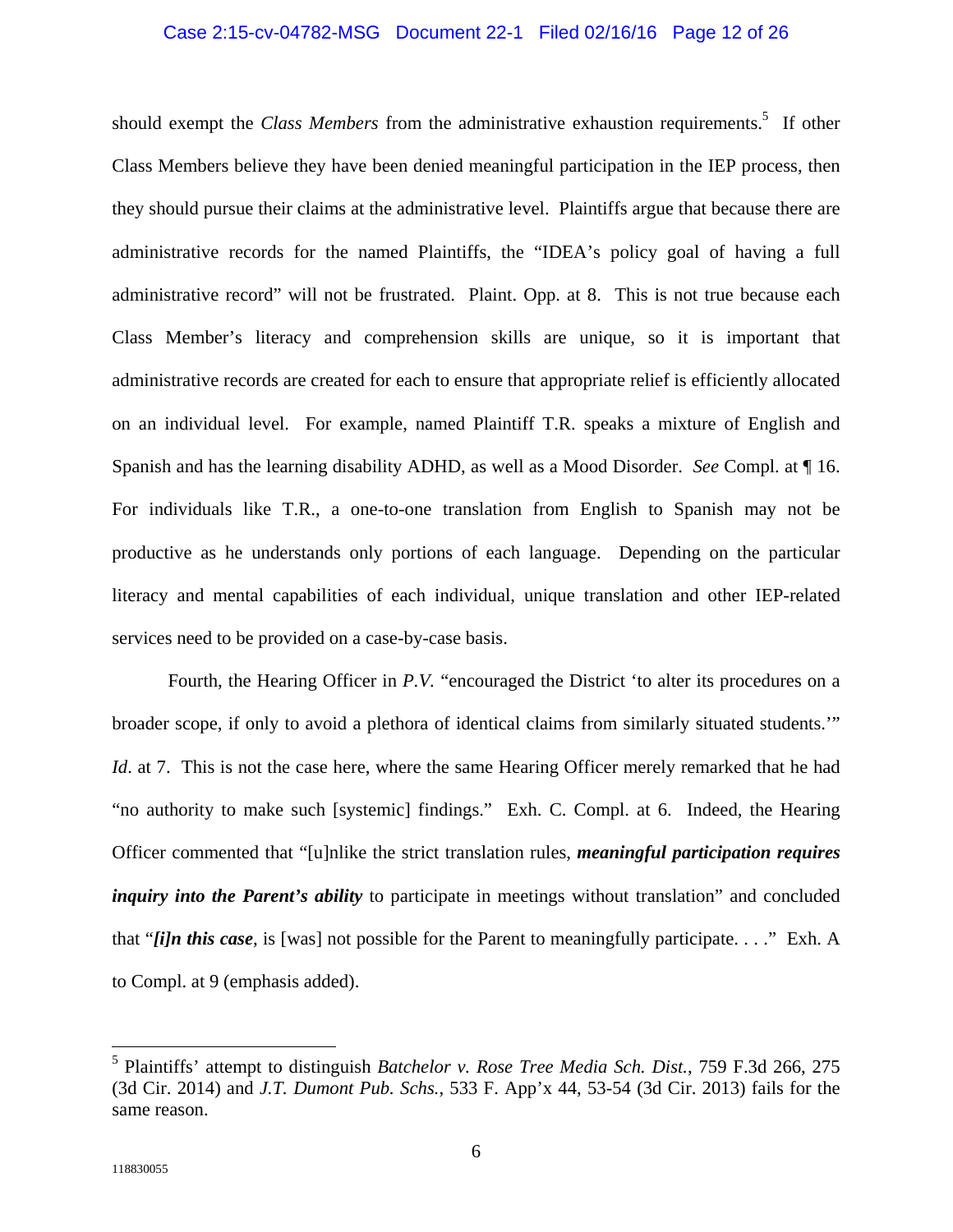## Case 2:15-cv-04782-MSG Document 22-1 Filed 02/16/16 Page 13 of 26

Further, the Hearing Officer did not, as Plaintiffs claim, acknowledge that "the large number of LEP parents and their children with similar or identical claims could overwhelm the administrative docket and lead to inconsistent results."Plaint. Opp. at 7.This statement is found nowhere in the hearing orders.Plaintiffs point to no factual allegation that could lead the Court to believe that "thousands of LEP parents" are dissatisfied with the School District's IEP process and will file additional administrative complaints. *Id*.

Likewise, Plaintiffs fail to adequately distinguish *Mrs. M. v. Bridgeport Board. of Education*, 96 F. Supp. 2dd 124, 132 (D. Conn. 2000).Plaintiffs' sole attempt to distinguish this case is through a parenthetical inferring that *Mrs. M*. is different from this matter because here "the alleged systemic violations . . . could not be remedied by the due process hearing officers and were of a type that did not require an administrative record."Plaint. Opp. at 8.To the contrary, as explained above, individual administrative records for each Class Member are required to determine the appropriate level of translation and related services needed on a caseby-case basis, as the literacy and mental capabilities of each individual is unique.

In *Mrs. M.*, plaintiff petitioned for an administrative hearing complaining that the school board misidentified her daughter as mentally retarded. *Mrs. M.*, 96 F. Supp. 2d at 127.The plaintiff then filed a lawsuit seeking systemic relief, claiming that the school board engaged in a "pattern and practice of over-identifying minority school children as mentally retarded, at a rate of more than three times the state-wide average for such identification, while simultaneously failing to identify correctly the disabilities of such children and provide them with a proper education." *Id.* As here, only Mrs. M.—and not the rest of the purported class plaintiffs exhausted her administrative remedies.Also as here, *Mrs. M.* did not involve a situation where a "challenged policy or practice of general applicability is incapable of being remedied through the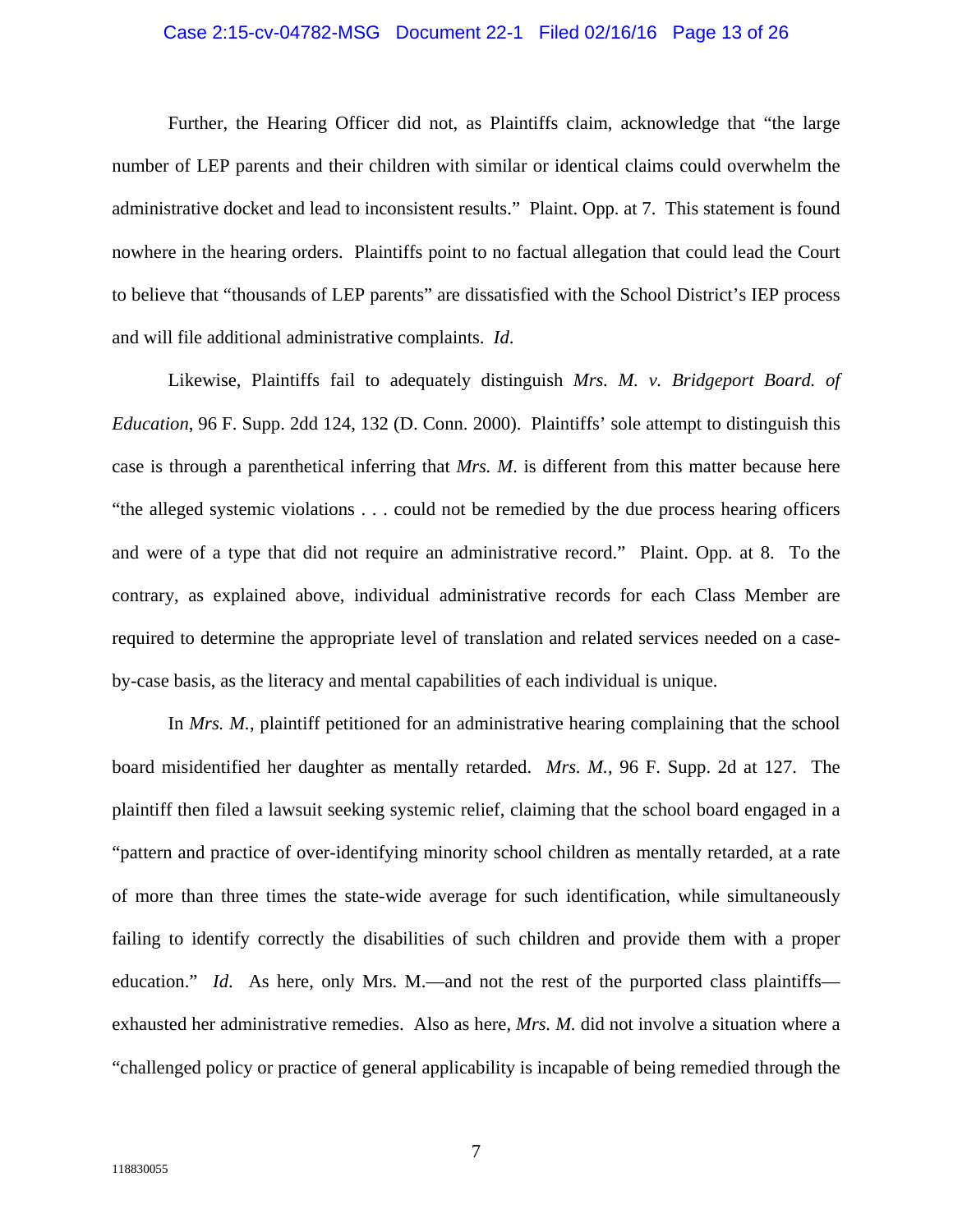## Case 2:15-cv-04782-MSG Document 22-1 Filed 02/16/16 Page 14 of 26

available administrative process." *Id*.Indeed, Plaintiffs fail to point to any School District policy or practice that is in contravention of the IDEA or any other statute.<sup>6</sup> In addition, the Hearing Officer in this case had the power to remedy the situation of the named Plaintiffs and did so via compensatory education.If the named Plaintiffs were dissatisfied with this relief, they could have sought individual relief from the Court, rather than the purely systemic relief that they are now requesting.

## **B. This Court cannot Re-Write the IDEA.**

The IDEA does not mandate full translation of every IEP and IEP process document. Plaintiffs are attempting to take advantage of a financially destitute school district by requesting relief that changes the IDEA, making it require translation of all IEP and IEP process documents. Plaintiffs' goal is to bully the School District into entering a consent decree, knowing that the district has little funds to engage in extensive litigation.The relief that Plaintiffs are requesting, however, is beyond the authority of this Court to grant. *See*, *e.g.*, *Rancocas Valley Reg'l High Sch. Bd. of Educ. v. M.R.*, 380 F. Supp. 2d 490, 493-94 (D. N.J. 2005) (holding that "a United States District Court is an inappropriate instrument to effect" an overhaul of the IDEA). Throughout their briefing, Plaintiffs are unable to point to any provision of the IDEA that requires such extensive translation.Rather, Plaintiffs cite to provisions of the IDEA requiring only that IEPs be provided in writing and that certain notice provisions (NOREPs in Pennsylvania) be translated to the native language of the parents.<sup>7</sup> See Plaint. Opp. at 13; 13 n4.

<sup>&</sup>lt;sup>6</sup> The United States of America fails to point to any authority for its assertion that it is not necessary to allege a pattern, policy, or practice for a *systemic* claim for relief under Title VI. *See* Statement of Interest at 16 ("Neither law requires evidence of a policy, pattern, or practice.")

<sup>&</sup>lt;sup>7</sup> Moreover, the Hearing Officer recognized that "[t]he District is correct that the IDEA's regulations require translation of only the procedural safeguards notice and the prior written notices issues pursuant to 20 U.S.C. § 1415(b)(3) – NOREPs in Pennsylvania. The IDEA does not explicitly require translation of any other documents." *See* Exh. A to Complaint at 9.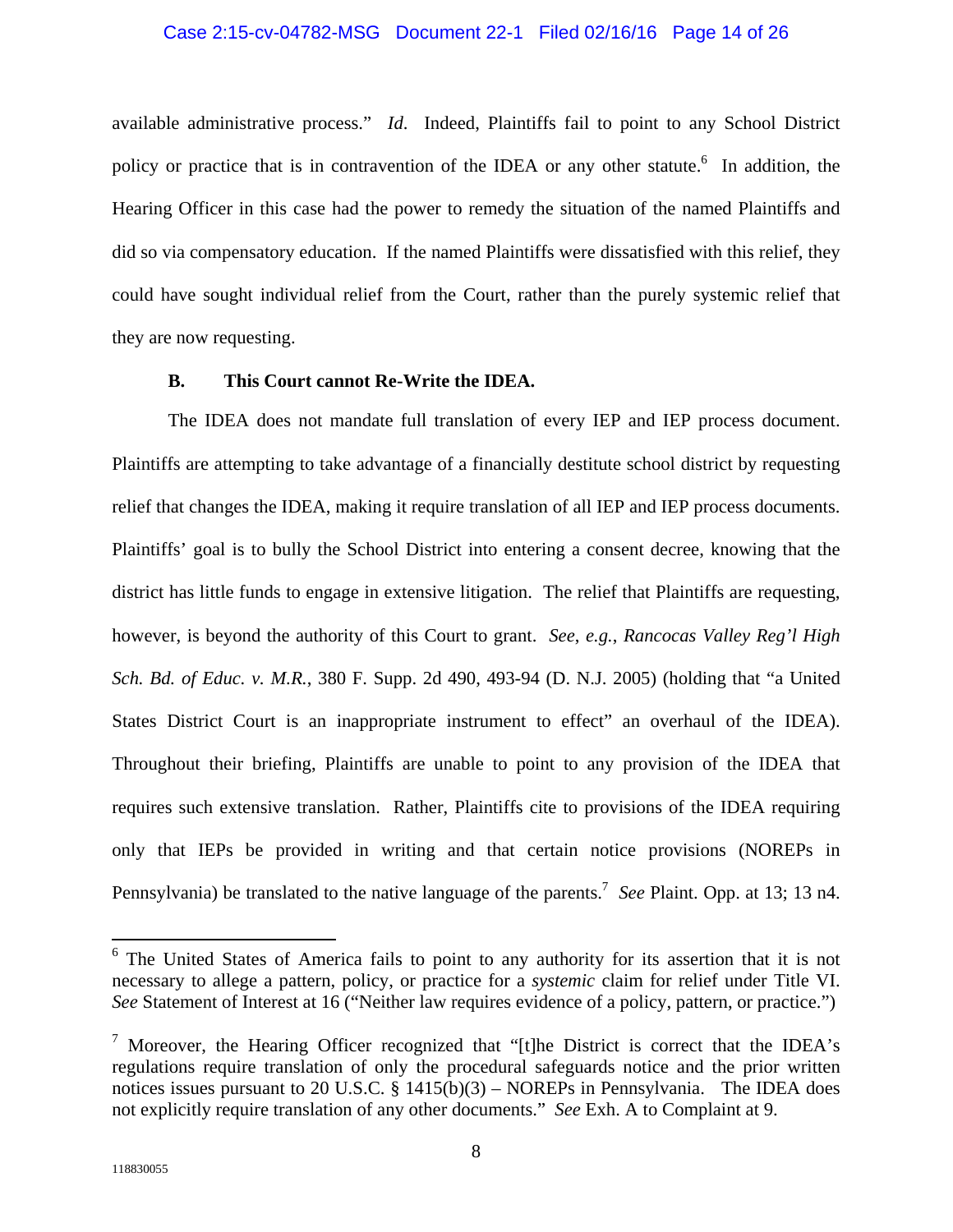#### Case 2:15-cv-04782-MSG Document 22-1 Filed 02/16/16 Page 15 of 26

The IDEA is an extensive statute, which explicitly outlines the situations when translation is required *per se*.Because the IDEA explicitly specifies which documents must be translated, well-established rules of statutory construction instruct that other documents do not necessarily need to be translated as a matter of law. *See Keeley v. Loomis Fargo & Co.*, 183 F.3d 257, 265- 66 (3d Cir. 1999) ("Under the well-established principle of statutory construction, *expressio unius est exclusio alterius*, the legislature's explicit expression of one thing—here, certain exceptions to the overtime requirement—indicates its intention to exclude other exceptions from the broad coverage of the overtime requirement.").Plaintiffs' blatant attempt to use the Court to bypass the legislature should be rejected.Indeed, it is noteworthy that Plaintiffs fail to even address the School District's argument that the relief requested by Plaintiffs is impermissible judicial legislation. *See*, *e.g.*, Motion at 18-21.For this reason alone, the Court should dismiss Plaintiffs' systemic claims in their entirety.

Moreover, as explained in the Motion to Dismiss, the determination of whether a Class Member is able to meaningfully participate in the IEP process must be determined on a case-bycase basis.<sup>8</sup> Plaintiffs fail to rebut a clear example of one of many instances where translation of IEPs does not improve the parents ability to meaningfully participate in the IEP process. Namely, it does not make sense for the School District to expend resources for the translation of numerous documents for a parent that does not know how to read in *any* language.

## **C. The DOJ Cannot Re-Write the IDEA.**

Plaintiffs next attempt to circumvent the legislature by asking the executive branch to help expand the translation requirements of the IDEA.The United States of America argues that

 $8$  In their Opposition, Plaintiffs claim this argument is a "red herring" because the School District never evaluates whether students need IEPs documents translated. This conclusory allegation is not made, let alone supported, anywhere in the pleadings.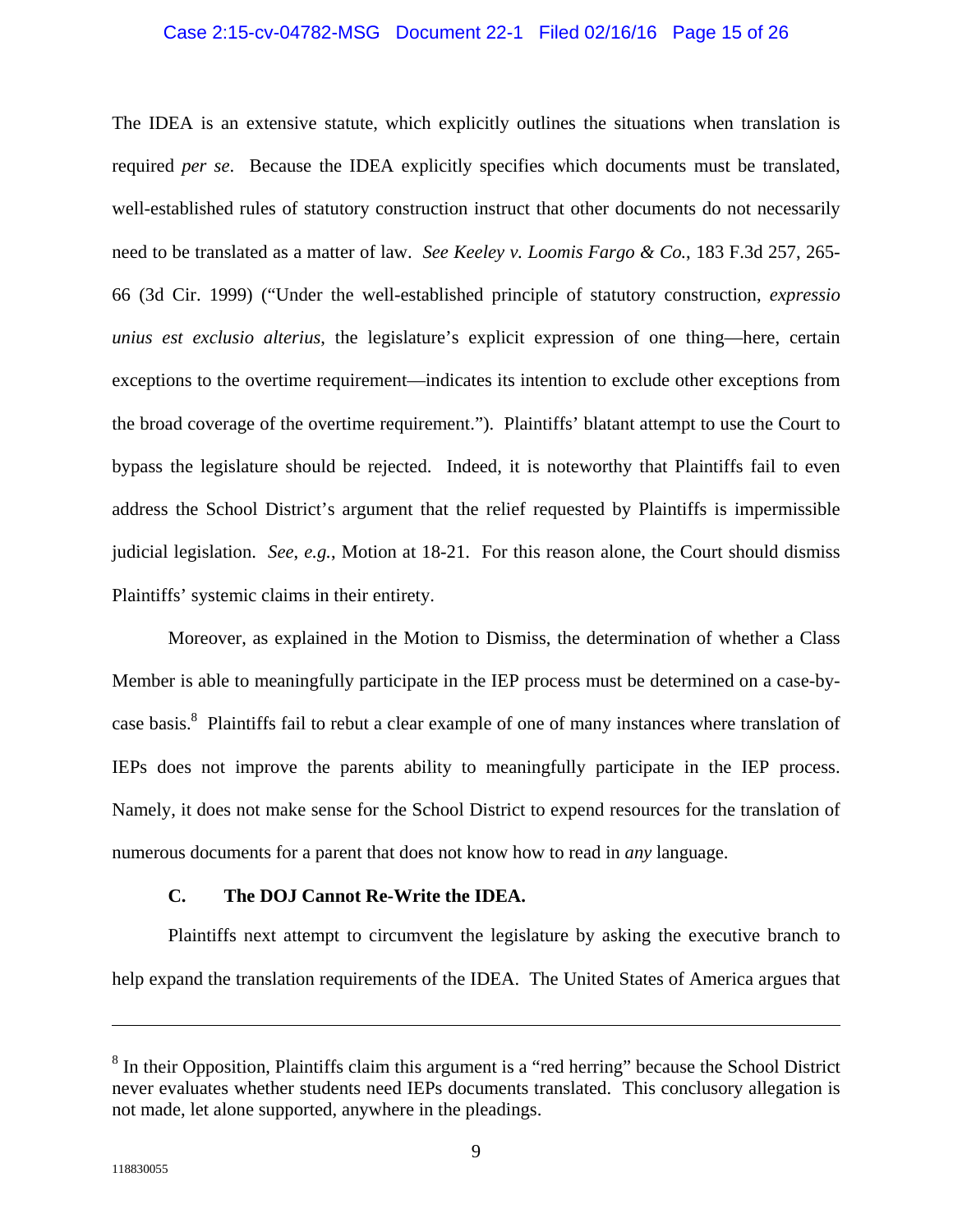#### Case 2:15-cv-04782-MSG Document 22-1 Filed 02/16/16 Page 16 of 26

the School District misinterprets the DOJ's 2002 Guidelines for Title VI, ultimately concluding that the IDEA's IEPs and other IEP process documents are vital documents that require translation in every instance. *See* Statement of Interest at 12.But as Plaintiffs recognize, the DOJ guidelines "are not accorded any deference in interpreting the IDEA." *See* Plaint. Opp. at 10-11; *see also Christensen v. Harris Cnty.*, 529 U.S. 576, 588 (2000) (citation omitted) ("[A]n agency's interpretation of *its own regulation* is entitled to deference . . . only when the language of the regulation is ambiguous.") (emphasis added).The United States and the DOJ have no authority to re-write the clear and unambiguous provisions of the IDEA.Thus, the Court should disregard the United States of America's Statement of Interest to the extent that it is not interpreting the meaning of the DOJ's 2002 Guidelines for Title VI or the EEOA.

Further, the United States' conclusion that all IEP and IEP process documents are vital documents, thus requiring full translation in every situation, is inconsistent with its previous opinions.9 For example, in *Kinney Kinmon Lau, et al., v. San Francisco Unified School District*, No. 70-cv-00627-CW, Dkt. No. 199-1 (N.D. Cal. June 24, 2015), after the United States intervened, the San Francisco School District ultimately entered into a consent decree.The consent decree did not require the full translation of every IEP and IEP process document. Rather, the consent decree required the district to provide a "translated copy of the IEP *template*  at least five days before the IEP meeting" (emphasis added) and only required full translation of the IEP "[a]fter the IEP meeting, upon the request of a parent/guardian." *See* Exh. A, Modified

 $\overline{a}$ 

<sup>&</sup>lt;sup>9</sup> The United States' reference to the Denver and San Francisco consent decrees is indicative of its litigation strategy to coerce school districts into expanding the requirements of the IDEA through settlement agreements. *See* Statement of Interest at 10 n.17. For the Court's convenience, these consent decrees are attached as Exhibits A and B to the Declaration of Mark W. Halderman.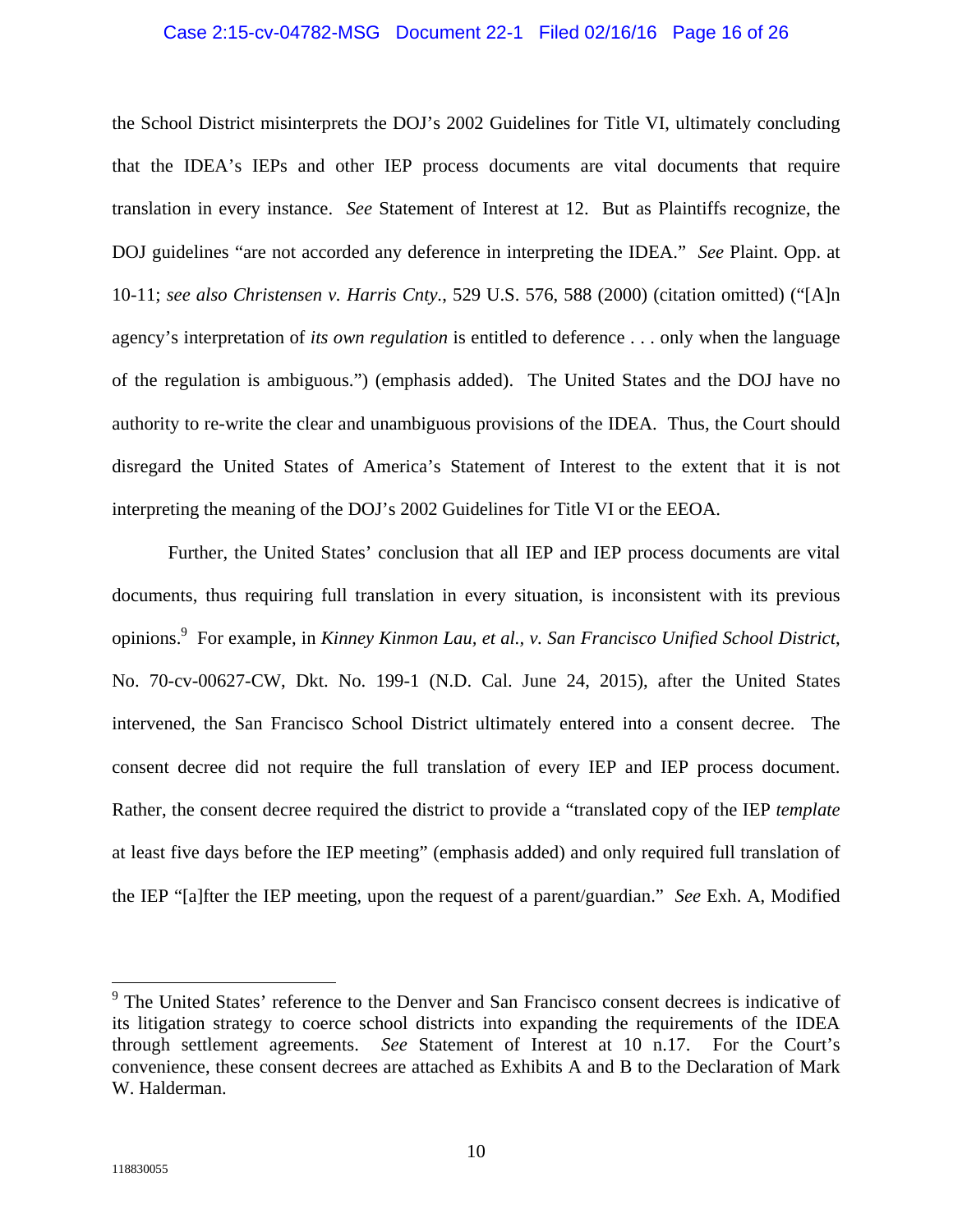## Case 2:15-cv-04782-MSG Document 22-1 Filed 02/16/16 Page 17 of 26

Consent Decree at 29-30.<sup>10</sup> Moreover, the district was required to "translate other documents . . . about matters arising under the IDEA or Section 504 (*e.g.*, information regarding IEP or 504 meetings and procedural rights) into [only] the Major Languages," which included only English, Spanish, Chinese, Vietnamese, Filipino, and Arabic. *Id*. at 11, 30.

Similarly, in *Congress of Hispanic Educators v. Denver School District*, No. 1:95-cv-02313-RPM (D. Colo. Sept. 28, 2012), the Colorado school district entered into a consent decree that included far less onerous translation requirements.For example, the consent decree generally required written translation of "information about matters arising under the Individuals with Disabilities Education Act" for "languages spoken by 100 or more District students . . . who request communications in those languages or whose need for communications in such languages becomes otherwise apparent." *See* Exh. B, Consent Decree at 17.For IEPs, the consent decree required only that the Colorado school district translate "all IEP and 504 Plan *forms* (i.e., the *blank templates* into which student information is filled) into the four most common languages spoken" and need only translate the full IEP "[u]pon request by a LEP Parent." *Id*. at 40 ¶¶ I, J (emphasis added).Because the translation procedures agreed upon by the United States for other school districts were not as stringent as requested here, the Court should not permit the United States to now argue that full translation of all IEPs and IEP process documents is legally required under their interpretation of the laws.

## **D. Language-based Classifications, without More, are not National Origin Discrimination Under the Equal Education Opportunity Act or Title VI of the Civil Rights Act of 1964**

**1. This Court Correctly Decided** *K.A.B. v. Downingtown Area School District.***<sup>11</sup>**

 $\overline{a}$ 

 $10$  "Exh.  $\frac{10}{10}$ " refers to an exhibit of the accompanying Declaration of Mark W. Halderman.

<sup>&</sup>lt;sup>11</sup> The United States further argues the *K.A.B.* should be afforded little deference because it is an unpublished decision. However, this Court has stated that while unpublished decision are not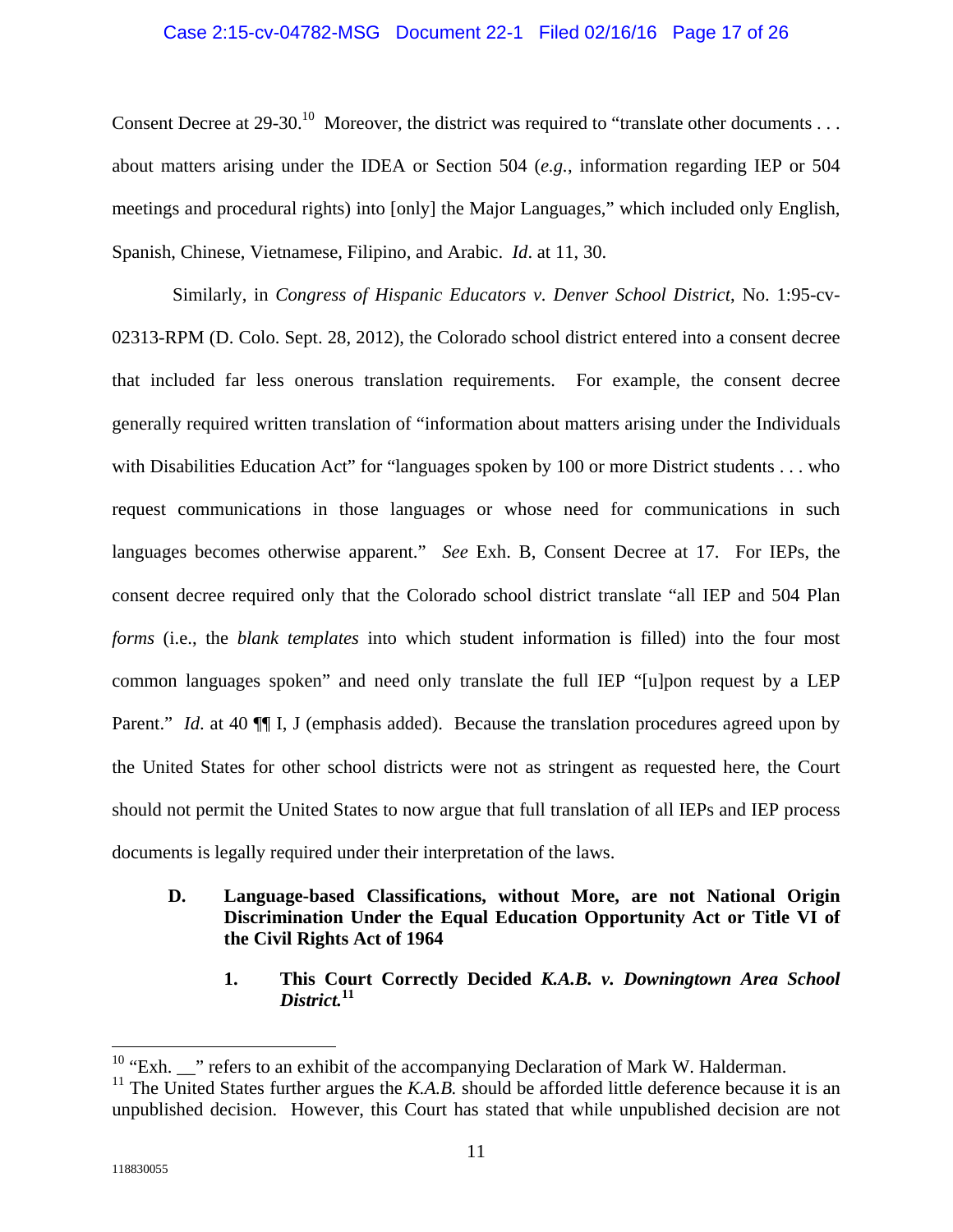## Case 2:15-cv-04782-MSG Document 22-1 Filed 02/16/16 Page 18 of 26

Plaintiffs and the United States misread case law to reach their self-serving conclusion that policies (or the lack thereof) impacting people of limited English proficiency necessarily discriminate based on national origin under Title VI and the EEOA. *See*, *e.g.*, Plaint. Opp. at 22- 23; *see also*, *e.g.*, Statement of Interest at 6-8.Specifically, Plaintiffs assert that the School District's alleged failure to provide fully translated IEPs and IEP process documents to LEP parents is national-origin discrimination.But this Court's and Third Circuit precedent clearly hold that language discrimination does not equate to national-origin discrimination. *See K.A.B. ex rel. Susan B. v. Downingtown Area School District*, No. 11-1158, 2013 WL 3742413, at \*12 (E.D. Pa. July 16, 2013) (quoting *Mumid v. Abraham Lincoln High School*, 618 F.3d 789, 795 (8th Cir. 2010)); *see also Pemberthy v. Beyer*, 19 F.3d 857, 871 (3d Cir. 1994) (The Third Circuit is "not willing to hold as a matter of law that language-based classifications are always a proxy for race or ethnicity.").

Plaintiffs attempt to distinguish *K.A.B.* and *Mumid*, while the United States goes as far as to assert that they were wrongly decided. *See* Statement of Interest at 20-21.But the cases relied upon by both are either inapposite or distinguishable, as they generally involved policies that targeted or excluded one specific language, which served as a proxy for national origin discrimination.

The United States asserts that *K.A.B.*, as well as the *Mumid* case upon which *K.A.B.*  relies, were incorrectly decided because they did not consider the Supreme Court's decisions in *Lau v. Nichols*, 414 U.S. 563 (1974) or *Village of Arlington Heights v. Metro. Hous. Dev. Corp.*,

<u>.</u>

binding precedent, they "may be persuasive for their reasoning." *See Howard v. Digital Equip. Corp.*, No. 95-905, 1998 WL 1745299, at \*5 (E.D. Pa. Nov. 25, 1998) *aff'd*, 229 F.3d 1138 (3d Cir. 2000) (citing *Aetna Life & Casualty v. Maravich*, 824 F.2d 266, 269 (3d Cir. 1987)). Further, the Third Circuit's published opinion in *Pemberthy v. Beyer* is binding precedent. *See*  19 F.3d 857, 871 (3d Cir. 1994) (The Third Circuit is "not willing to hold as a matter of law that language-based classifications are always a proxy for race or ethnicity.").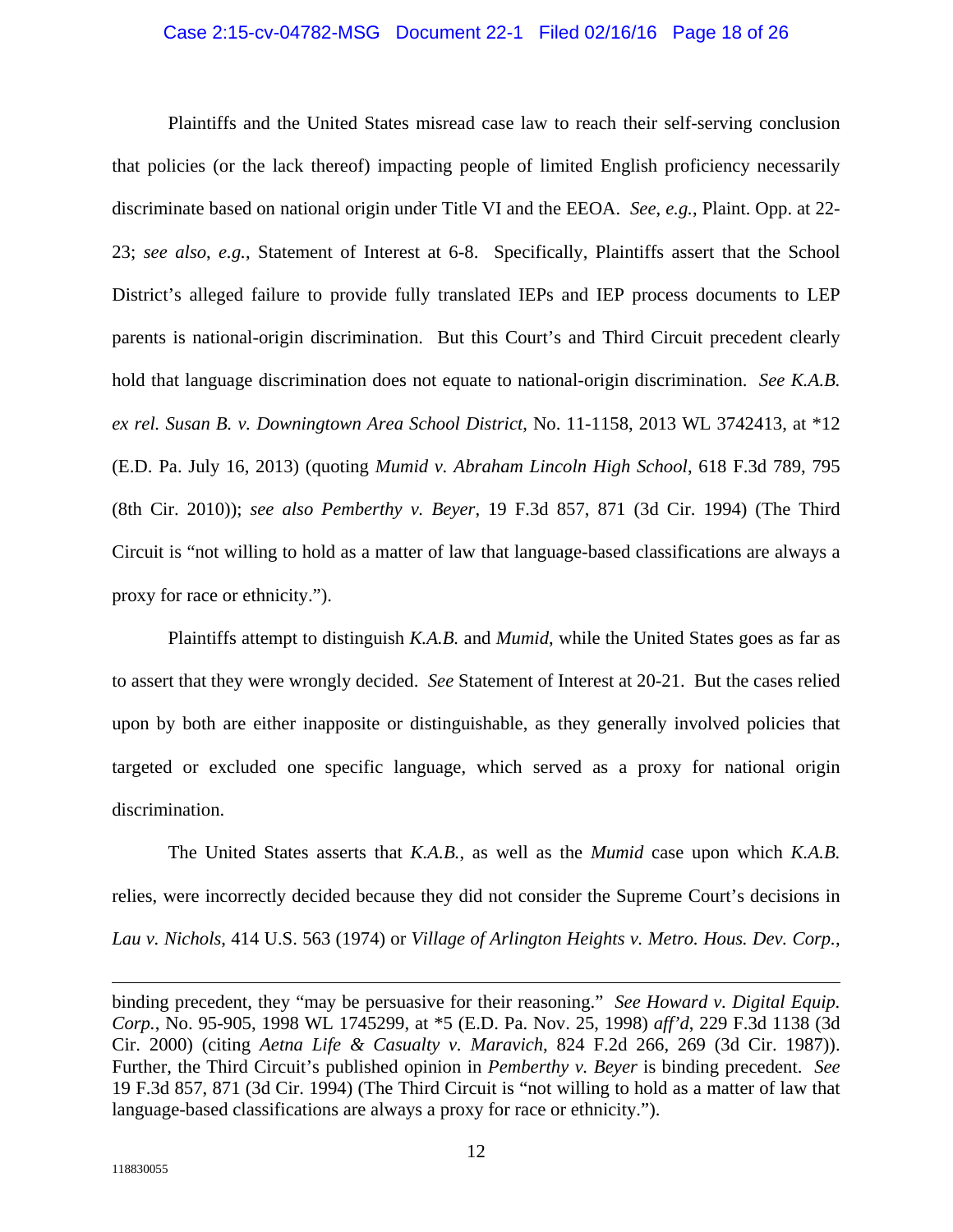#### Case 2:15-cv-04782-MSG Document 22-1 Filed 02/16/16 Page 19 of 26

429 U.S. 252 (1977). *See* Statement of Interest at 20-21.In *Lau*, a group of non-English speaking students of Chinese ancestry claimed they did not receive special help due to their inability to speak English. *Lau*, 414 U.S. at 564.The Court held that the San Francisco school district violated Title VI because "Chinese-speaking minority receive[d] fewer benefits than the English-speaking majority from respondents' school system which denies them a meaningful opportunity to participate in the educational program."<sup>12</sup> *Id*. at 568.

In contrast to *Lau*, which found that the Chinese language served as a proxy for people of Chinese national origin, when an alleged discriminatory policy targets all individuals categorized as ESL or LEP (as here and in *K.A.B.*), language cannot serve as a proxy for national origin discrimination. *See Soberal-Perez v. Heckler*, 717 F.2d 36, 41 (2d Cir. 1983) ("[T]he Secretary's failure to provide forms and services in the Spanish language, does not on its face make any classification with respect to Hispanics as an ethnic group.A classification is implicitly made, but it is on the basis of language, i.e., English-speaking versus non-English-speaking individuals, and not on the basis of race, religion or national origin.Language, by itself, does not identify members of a suspect class."); *see also Moua v. City of Chico*, 324 F. Supp. 2d 1132, 1138-39 (E.D. Cal. 2004) ("The Ninth Circuit thus recognized that government actions . . . that have the effect of treating non-English speakers differently from English speakers do not have a tendency to target or isolate any particular language, hence ethnic, group and thus do not serve as a pretext for ethnic discrimination.") (quoting *Olagues v. Russoniello*, 797 F.2d 1511, 1521 (9th Cir. 1986) (*en banc*)).

<sup>12</sup> The Lau case expressly reached its conclusion under Title VI and not the EEOA. *See*, *e.g.*, *Moua v. City of Chico*, 324 F. Supp. 2d 1132, 1138 n.10 (E.D. Cal. 2004) ("the *Lau* Court based its holding exclusively on Title VI of the Civil Rights Act of 1964 [and] . . . expressly did not reach the Equal Protection Clause arguments put forward by the plaintiffs in that case; *Lau* is thus inapposite to plaintiffs' equal protection arguments in this case.").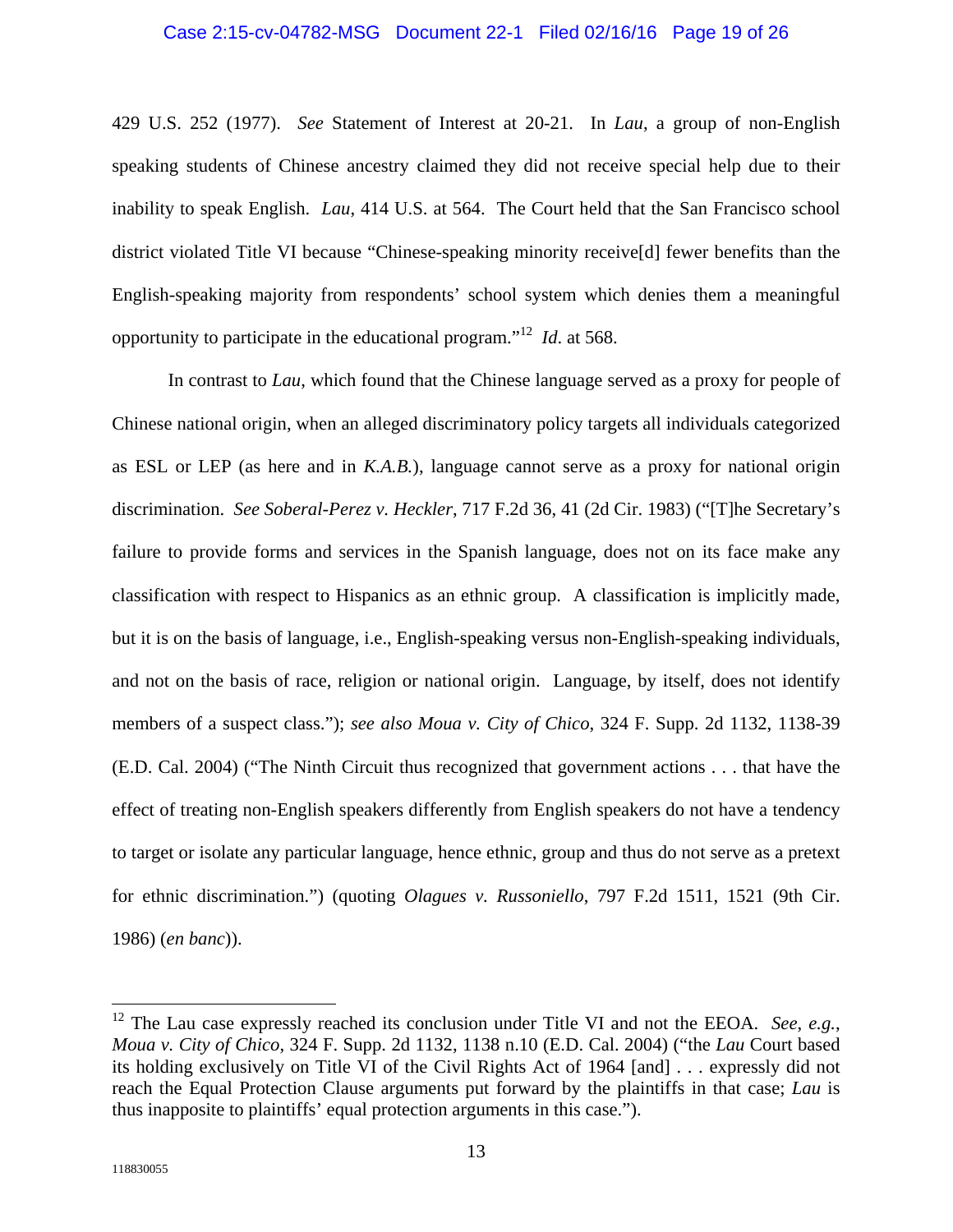#### Case 2:15-cv-04782-MSG Document 22-1 Filed 02/16/16 Page 20 of 26

Here, Plaintiffs assert that the School District has a policy (without actually pointing to one) that impacts *all* LEP individuals regardless of their race or language. *See*, *e.g.*, Compl. at ¶ ¶ 46 ("The District's failure to provide sufficient interpretation services and to completely and timely translate IEP process documents extends to all foreign languages, including but not limited to Spanish.").Nowhere in the Complaint do Plaintiffs allege that the School District is targeting only a specific language, race, or national origin for which it refuses to translate IEPs or other IEP process documents.Rather, the only basis for Plaintiffs' allegation of national origin discrimination is that certain Class Members are LEP.Without more, these claims cannot withstand a motion to dismiss.

In *Arlington Heights*, the Supreme Court held that a zoning ordinance, which barred the construction of multi-family housing in the center of the neighborhood, was constitutional. *Arlington Heights*, 429 U.S. at 270.Plaintiffs argued that the zoning ordinance was discriminatory because it kept blacks and other minorities from moving into the neighborhood *Id.* at 252. The Court analyzed a list of non-exclusive considerations for whether discriminatory intent existed, including disparate impact, and concluded that the plaintiffs had failed to carry their burden of proving racially discriminatory intent or purpose under the Equal Protection Clause. *Id.* at 266-268.

While *K.A.B.* did not explicitly mention the *Arlington Heights* framework, that does not mean the court did not consider those factors in deciding whether there was discriminatory intent.Moreover, even if the *K.A.B.* court should have (but did not) consider the *Arlington Heights* factors, it still stands for the premise that "discrimination based on English proficiency is not the same as discrimination based on national origin." *K.A.B. ex rel. Susan B.*, 2013 WL 3742413 at \*12.Perhaps the *K.A.B.* plaintiffs could have shown discriminatory intent after a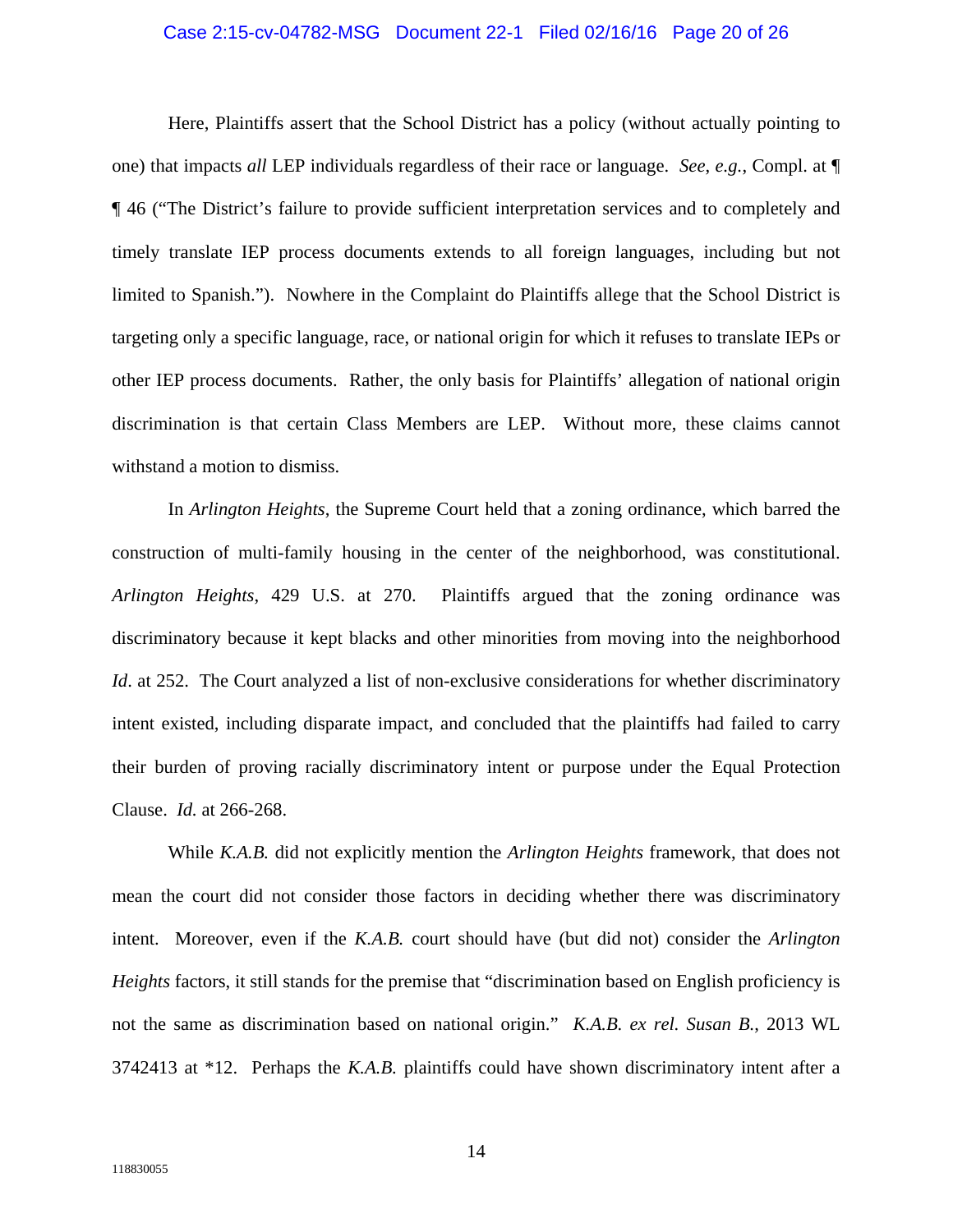## Case 2:15-cv-04782-MSG Document 22-1 Filed 02/16/16 Page 21 of 26

consideration of other factors in the *Arlington* framework, but regardless this Court and the Third Circuit's message is clear that discrimination based on English proficiency alone does not amount to national origin discrimination.Here, the Plaintiffs have not alleged any fact, other than that they are LEP, from which the Court can infer that the School District acted with discriminatory intent. *See* Compl. at ¶¶ 97-104.

## **2. Plaintiffs' EEOA Claims are Inadequate.**

Plaintiffs incorrectly state, "[t]he District does not dispute that Plaintiffs have alleged: (1) language barriers; (2) defendant's failure to take appropriate action to overcome these barriers; and (3) a resulting impediment to students' equal participation in instructional programs." *See*  Plaint. Opp. at 21.Indeed, the bulk of the School District's Motion to Dismiss argues that Plaintiffs have inadequately pled systemic claims under the asserted statutes.This includes a failure to sufficiently allege any of the EEOA elements as to the Class Members.

In addition, the School District asserts that Plaintiffs' EEOA claim fails in its entirety (*i.e.*, against both the named Plaintiffs and the Class Members) because the Plaintiffs did not allege discrimination based on "race, color, sex, or national origin." *See* Mot. at 23-24. Plaintiffs argue, citing *CG v. Pennsylvania Department of Education*, 547 F. Supp. 2d 422, 435 (M.D. Pa. 2008), that "numerous courts have found [that] language is an identifier of national origin and is often used as pretext for discrimination."Plaint. Opp. at 21. *CG*, a Middle District of Pennsylvania case, does not carry the weight of this Court and the Third Circuit's decisions in *K.A.B.* and *Pemberthy*.In addition, *CG* is distinguishable because it alleged discrimination against "*Spanish*-speaking special-education students"—not against all LEP individuals as is the case here. *Id*. (emphasis added).Plaintiffs' reliance on *Leslie v. Bd. of Educ. for Ill. Sch. Dist. U-46*, 379 F. Supp. 2d 952, 960 (N.D. Ill. July 25, 2005), a pre-*Iqbal/Twombly* and out-of-district case, should also be afforded little weight.In *Leslie*, the judge determined that Plaintiffs had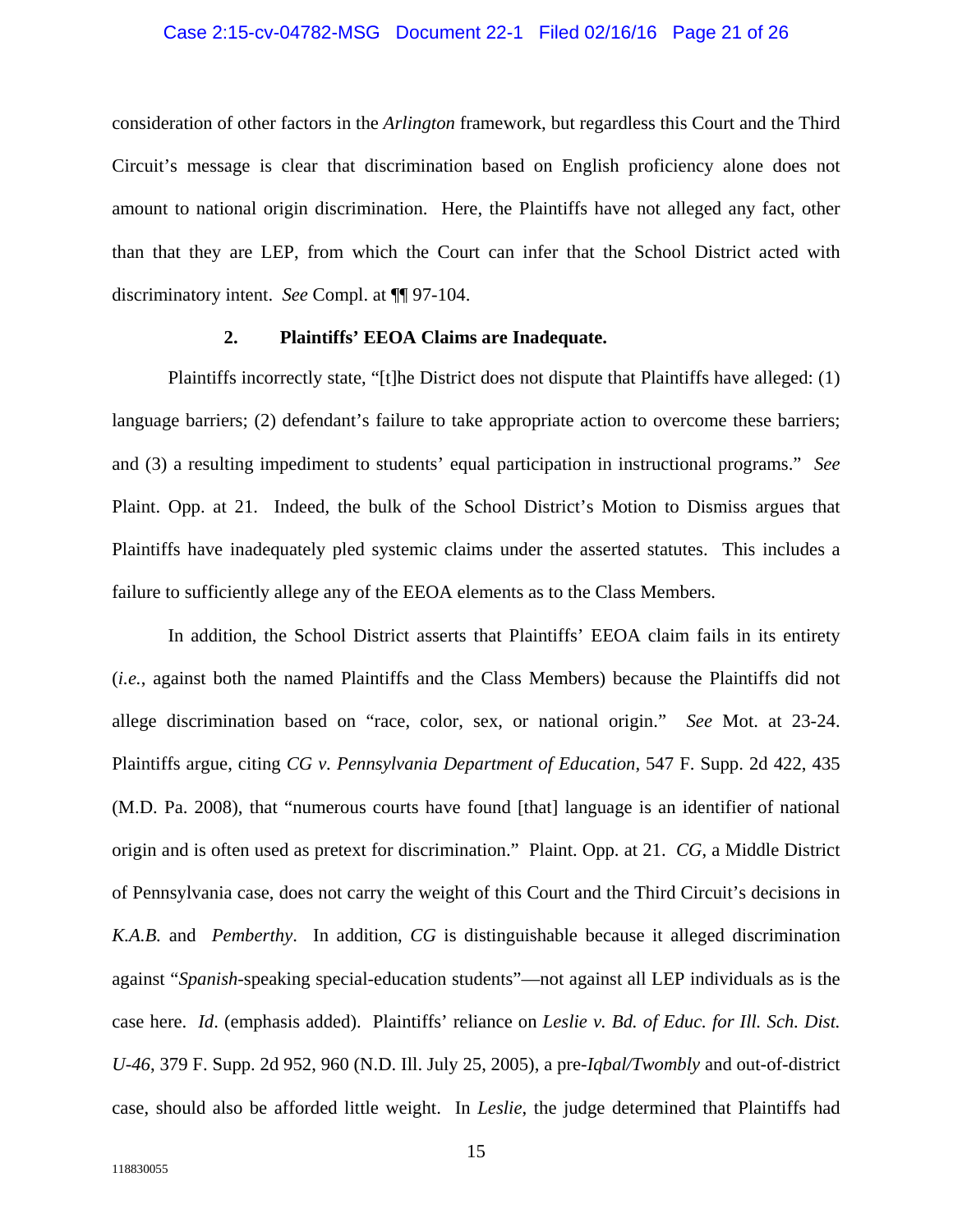## Case 2:15-cv-04782-MSG Document 22-1 Filed 02/16/16 Page 22 of 26

satisfied notice pleading standards for an EEOA claim.Notice pleading standards, however, have since been heightened by *Iqbal* and *Twombly*, so *Leslie* is inapposite.

Plaintiffs' attempt to distinguish *K.A.B.* also misses the mark.No. 11-1158, 2013 WL 3742413 (E.D. Pa. July 16, 2013).Plaintiffs claim that *K.A.B.* is distinguishable from the present matter because the *K.A.B.* plaintiffs "had not submitted any evidence from which a reasonable fact-finder could find that the school district had failed to take appropriate action on account of K.A.B's national origin," whereas Plaintiffs here "have alleged language barriers, the District's failure to take appropriate action to overcome those barriers, and a direct causal link to resulting injuries, including the denial of a FAPE."Plaint. Opp. at 23.

First, it is untrue that Plaintiffs asserted a "direct causal link to resulting injuries, including the denial of FAPE." *Id*.The only allegation of injury in Count Four does not even mention FAPE: "[t]his failure has impeded equal participation by Student Plaintiffs and the members of the Student Class in the District's special education and other instructional programs."Compl. at ¶ 95.

Further, "a defendant's failure to take appropriate action must be 'on account of ... race, color, sex, or national origin.'" *K.A.B. ex rel. Susan B.*, 2013 WL 3742413, at \*11.However, the only possible support that Plaintiffs could provide for this factor is their allegation that "National origin discrimination . . . includ[es] limited English proficiency."Compl. at ¶ 95. But Plaintiffs make no attempt whatsoever to distinguish the fact that this Court in *K.A.B.*  directly dismissed the sufficiency of such an allegation. *See K.A.B. ex rel. Susan B.*, 2013 WL 3742413, at \*12 ("discrimination based on English proficiency is not the same as discrimination based on national origin"); *see also Pemberthy v. Beyer*, 19 F.3d 857, 871 (3d Cir. 1994); *Sandoval v. Hagan*, 197 F.3d 484, 509 n.26 (11th Cir. 1999), *rev'd on other grounds sub nom.*,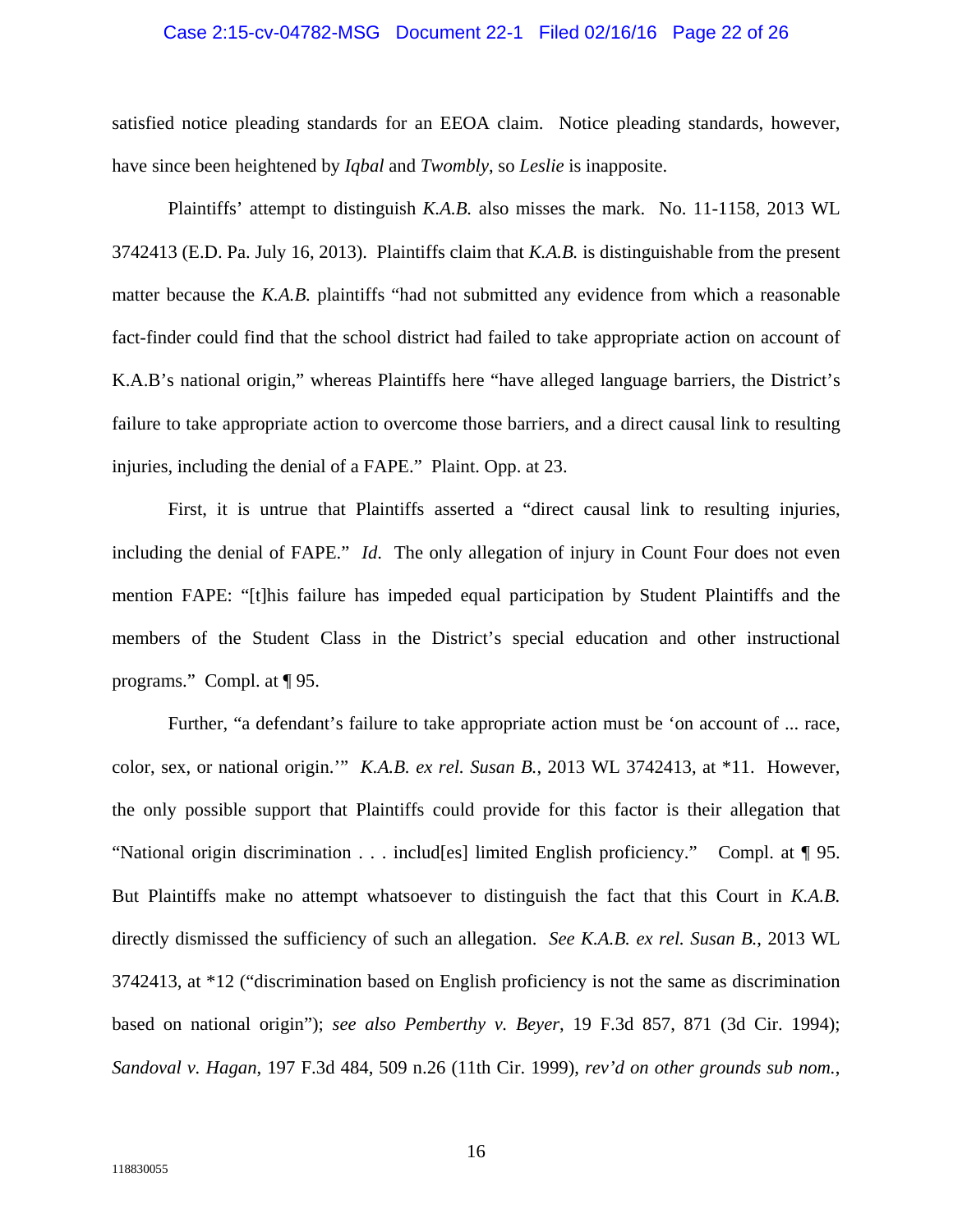## Case 2:15-cv-04782-MSG Document 22-1 Filed 02/16/16 Page 23 of 26

*Alexander v. Sandoval*, 532 U.S. 275, 121 S. Ct. 1511, 149 L. Ed. 2d 517 (2001) ("The Supreme Court never has held that language may serve as a proxy for national origin for equal protection analysis."); *Garcia v. Gloor*, 618 F.2d 264, 268 (5th Cir. 1980) ("Neither the statute nor common understanding equates national origin with the language that one chooses to speak."); *Paradoa v. Philadelphia Hous. Auth.*, No. 13-6012, 2014 WL 2476595, at \*5 (E.D. Pa. June 2, 2014) *aff'd*, 610 F. App'x 163 (3d Cir. 2015) (dismissing Title VII case where plaintiff failed to "argue that her language and race were so closely intertwined that 'punishing her for speaking Spanish to her so-worker was equivalent to firing her on the basis of her race.'").

#### **3. Plaintiffs' Title VI Claims are Inadequate.**

As explained above, *K.A.B.* is distinguishable from *Lau,* primarily because *Lau* targeted a individuals of Chinese national origin.Plaintiffs now argue that the School District targeted Spanish-speaking individuals and "[d]espite this knowledge, the District made the intentional choice not to translate or ensure interpretation, thereby intentionally or with deliberate indifference depriving Plaintiffs from receiving the same services as their English-speaking peers." *See* Plaint. Opp. at 24.But the Complaint only refers to Spanish-speaking individuals in regard to the named Plaintiffs, while alleging discrimination against all LEP individuals. *See*, *e.g.*, Compl. at ¶ 1, 3, 7, 42, 46.

The United States argues that "questions of intent, such as those raised by the District, are inherently fact-based determinations and thus are generally inappropriate for resolution at the motion to dismiss stage."However, in support of its position, the United States cites to *Pryor v. NCAA*, 288 F.3d 548, 565 (3d Cir. 2002), which was decided pre-*Iqbal/Twombly*.Courts in this District have held that the "plausible" pleading standard of *Iqbal* and *Twombly* apply to allegations of state of mind. *See*, *e.g.*, *Tucker v. Bernzomatic*, No. 09-05881, 2010 WL 1838704, at \*3 (E.D. Pa. May 4, 2010) ("In other words, allegations of the defendants' knowledge must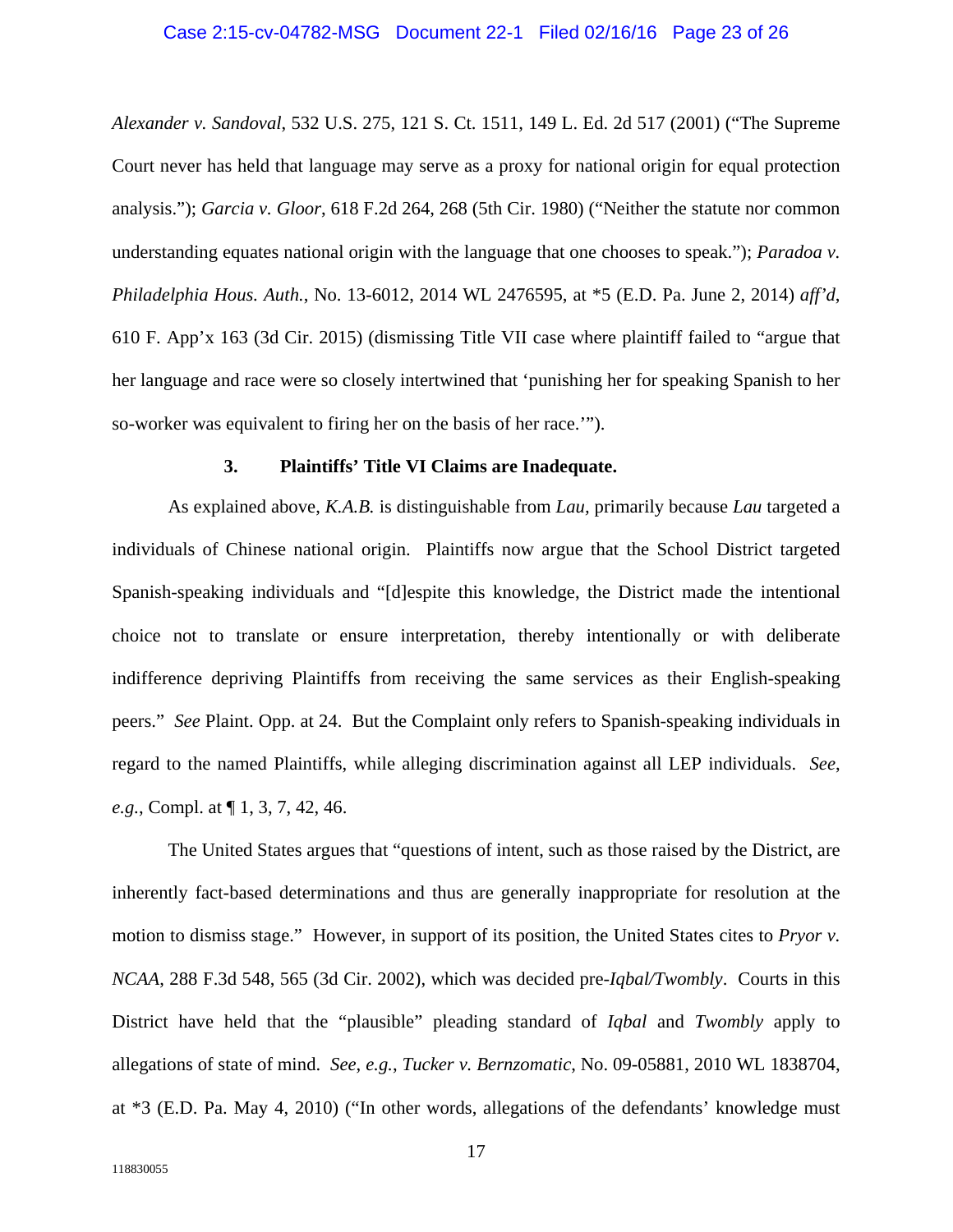#### Case 2:15-cv-04782-MSG Document 22-1 Filed 02/16/16 Page 24 of 26

satisfy the *Twombley* standard. *See Iqbal*, 129 S. Ct. at 1954 (rejecting the plaintiff's argument that *Twombley* does not apply to state of mind allegations)."); *see also Blassengale v. City of Philadelphia*, No. 11-3006, 2012 WL 4510875, at \*6 (E.D. Pa. Sept. 28, 2012) ("Rule 9 merely excuses a party from pleading discriminatory intent under an elevated pleading standard. It does not give him license to evade the less rigid—though still operative-strictures of Rule 8.And Rule 8 does not empower respondent to plead the bare elements of his cause of action, affix the label 'general allegation,' and expect his complaint to survive a motion to dismiss.").Thus, *Pryor* is inapposite and Plaintiffs' conclusory allegations of intent fail to state a plausible claim for relief. *See* Compl. at ¶¶ 98, 103.

## **E. Plaintiffs' Claims under Section 504 of the Rehabilitation Act and the Americans with Disabilities Act are not Plausible.**

Plaintiffs argue these claims are adequate because "failure to provide a FAPE, as required by the IDEA, is almost always a violation of Section 504 and the ADA."Plaint. Opp. at 17. However, Plaintiffs do not even mention the IDEA or a denial of FAPE as the basis for their claim in Count Three of the Complaint.Compl. at ¶¶ 89-92.Rather, the Plaintiffs conclusorily allege that "[b]y failing to translate regular education forms for the members of the Parent Class, including homebound forms and information about those services, the District has substantially undermined the ability of members of the Student Class to receive equal access to education services on the same basis as students without disabilities." *Id*. at ¶ 91.Even if this baseless allegation is true, translating "homebound forms and information about those services" is not explicitly required by the IDEA.For this reason, the Court should dismiss the Plaintiffs' ADA and RA claims in their entirety.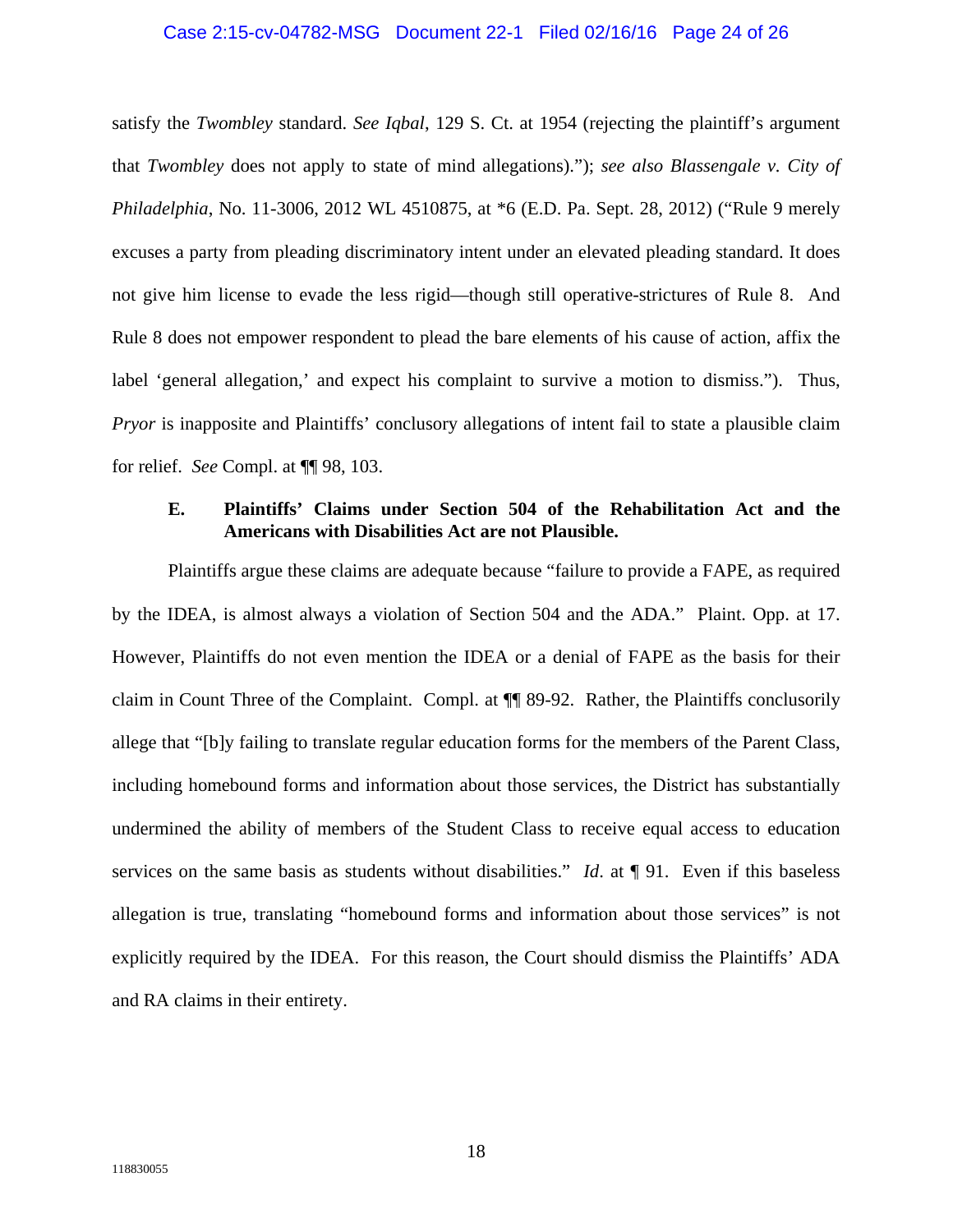# **III. CONCLUSION**

For the above stated reasons, and the reasons articulated in the School District's Motion

to Dismiss, the School District respectfully requests the Court grant its Motion.

## DILWORTH PAXSON LLP

 */s/ Marjorie M. Obod* 

 Marjorie M. Obod, Esquire Patrick M. Northen, Esquire 1500 Market Street, Suite 3500E Philadelphia, PA19102-2101 *Counsel for Defendant* 

Dated: February 16, 2016